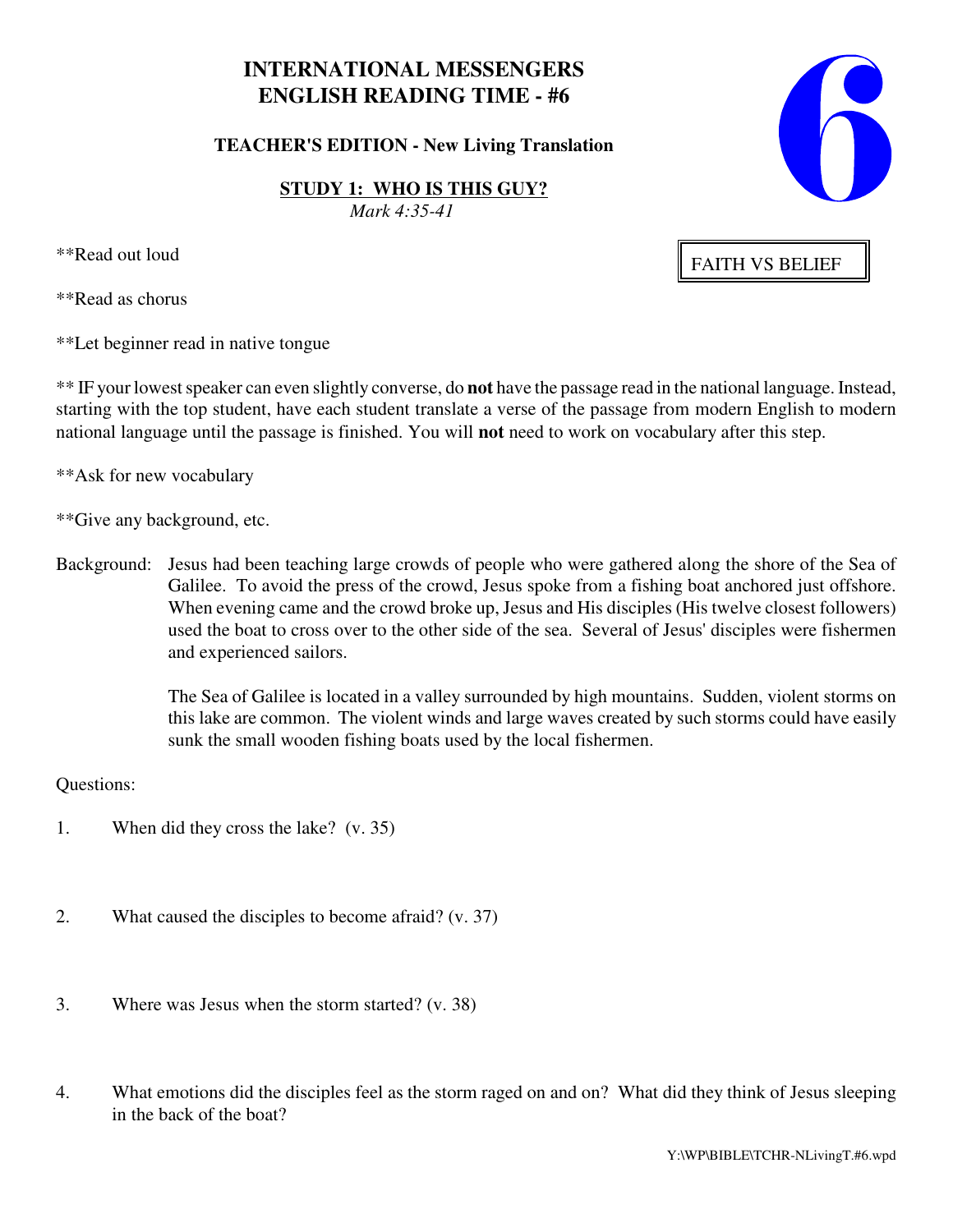- 5. Why did they wake Him up? To do what?
- 6. How did Jesus save the disciples from dying? What do you think they expected Him to do?
- 7. Was Jesus surprised that the disciples were afraid? Why? (v. 40)
- 8. Did the disciples believe Jesus was in the boat with them? Did that belief affect their lives during the storm?
- 9. What does the word "faith" mean in this story? (v. 40) How is this definition different from belief?
- 10. If the disciples could have looked at the storm through Jesus' eyes, what would they have seen?
- 11. What does this story reveal about Jesus? What do you think the disciples told their wives or friends that evening?
- 12. What storms in your life cause you to fear? Who is in your boat that you can trust to help you in any storm?
- 13. How do you learn to trust someone? What risk is there in trusting another person? What risk is there in trusting God's Son, Jesus Christ?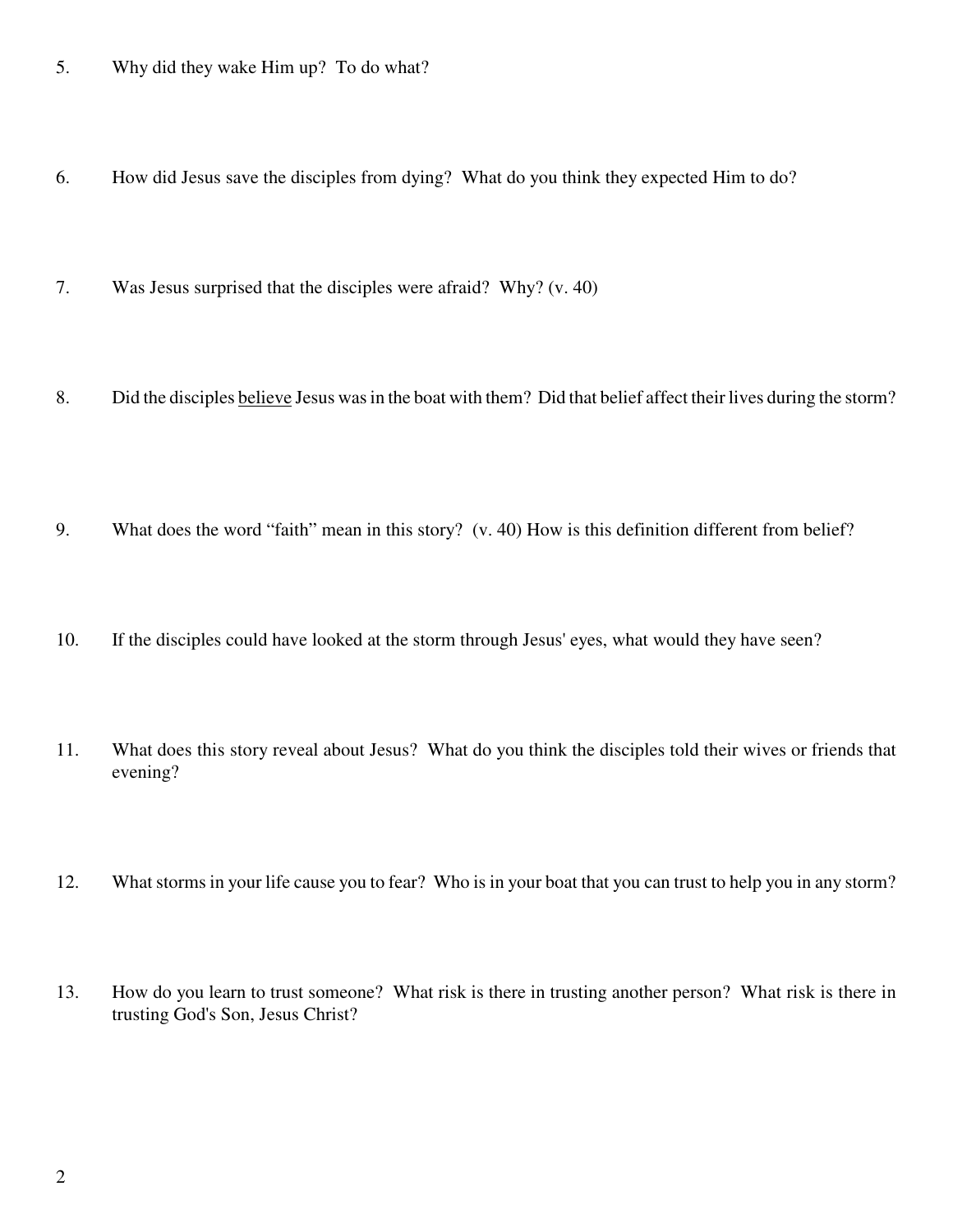## **STUDY 2: WHO IS GOD? WHAT IS HE REALLY LIKE?**

*Luke 15:1-2, 11-24*

\*\*Read out loud

\*\*Read as chorus

\*\*Let beginner read in native tongue

WHAT IS GOD REALLY LIKE AND ARE HIS WAYS BARRIERS TO FENCE US IN OR TO PROTECT US?

\*\* IF your lowest speaker can even slightly converse, do **not** have the passage read in the national language. Instead, starting with the top student, have each student translate a verse of the passage from modern English to modern national language until the passage is finished. You will **not** need to work on vocabulary after this step.

\*\*Ask for new vocabulary

\*\*Give any background, etc.

Background: The Jewish religious leaders (Pharisees and teachers of religious law) of Jesus' day looked with contempt (scorn) upon people they considered to be "sinners." Jesus taught, healed, and freely socialized with these people, causing a great uproar (commotion) among the Jewish leaders.

> Just before this passage, the Pharisees and teachers of religious law see Jesus with a crowd of such people, and openly criticize Him for His choice of company. Jesus answers the Pharisees and teachers of religious law by telling them three stories, or parables, which illustrate God's compassion for sinners. This passage is taken from the third parable, which is often called "The Parable of the Prodigal Son." In this parable, the father represents God.

Cultural Context: According to Jewish custom, a father could hand down his possessions to his heirs by drawing up a will or by assigning them as gifts. It was most common for an inheritance (estate) to be distributed to the heirs after the father's death. But, in some cases, the father actually handed over the allotment before his death.

> Jewish dietary laws (kosher laws) restricted them from eating pork, as they do today. Feeding pigs would have been one of the lowest forms of work imaginable to a Jewish person.

> The robe, ring and sandals given by the father to his younger son were symbols of honor and authority. The "fatted calf" was killed and prepared only for very special occasions.

- 1. What complaint did the Pharisees and teachers of the law have against Jesus? (vv. 1, 2)
- 2. Why do you think this bothered them?
- 3. Why do you think the son decided to leave home? Make a list of possible reasons.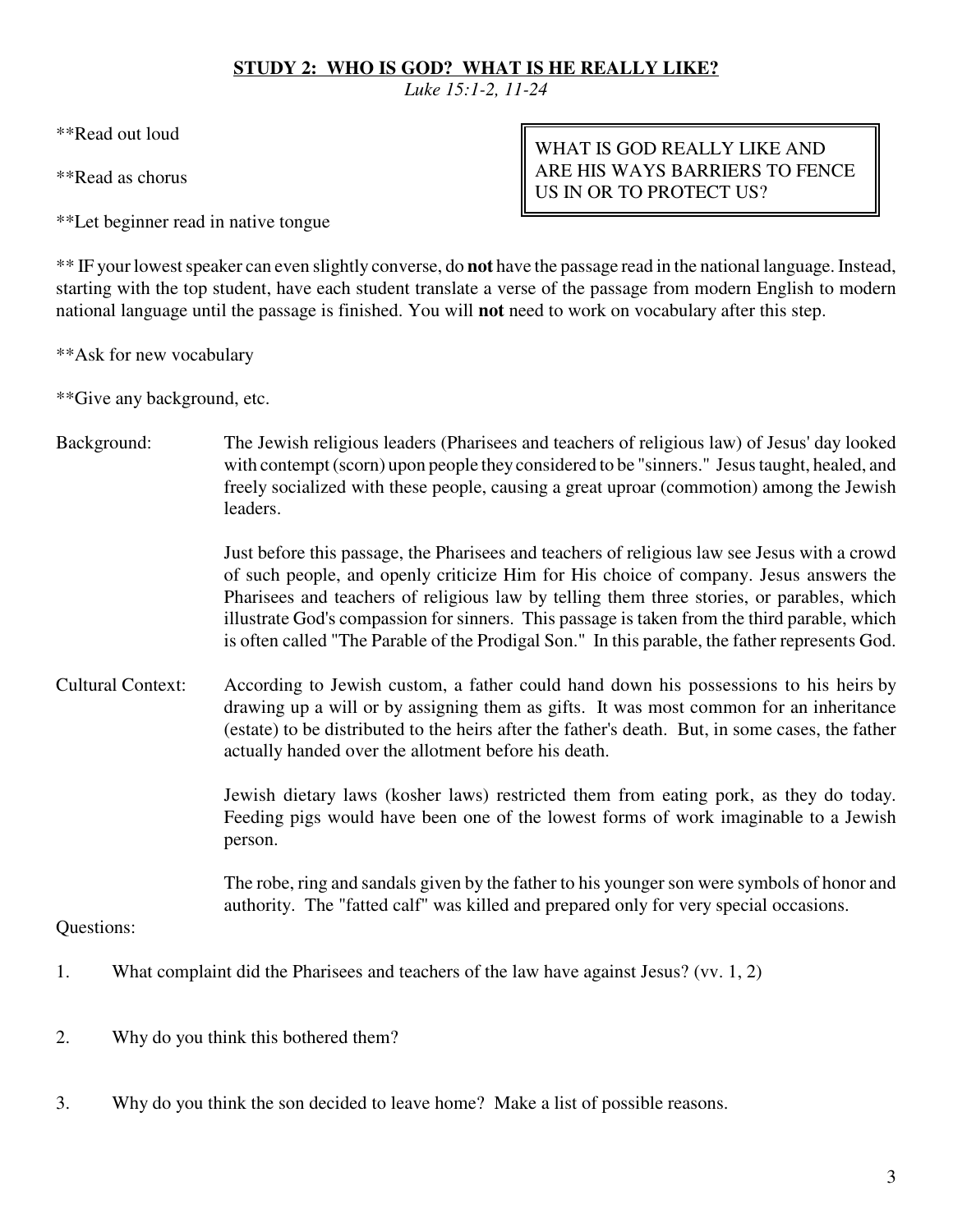- 4. What wisdom did the father show in giving the son his part of the estate?
- 5. How did the son change through this story? What stages did he go through? What brought about each of these changes?
- 6. What surprises you about the way the father acted? How do his reactions differ from normal "human nature"?
- 7. When do you think the father's forgiveness began? What did the son have to do to be forgiven? To know he was forgiven?
- 8. How did the son's definition of freedom change?
- 9. The father in this parable represents God, as Jesus wanted to teach what God's character toward sinners really was. What did He teach in this parable about the character of God and the character of God's love? Make a list.
- 10. What aspects of God's character did you learn today?
- 11. How did this parable answer the Pharisees' criticism of Jesus? Read Matthew 9:12, 13.
- 12. Do you think it was difficult for the son not to be punished for what he had done?
- 13. Define grace. Why is grace hard to accept?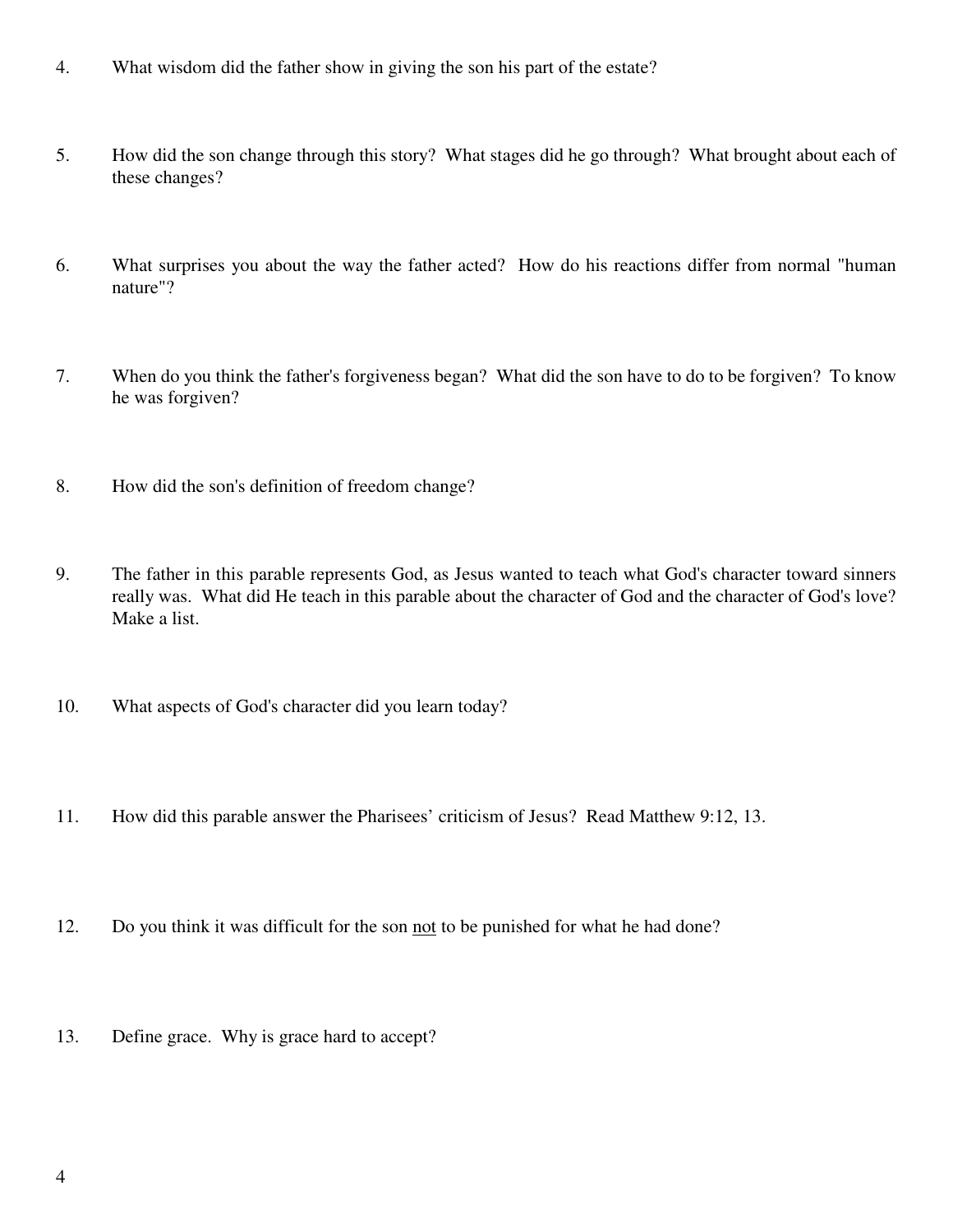### **STUDY 3: A RADICAL REBUKE FOR CONDEMNING MEN**

*John 8:1-11*

\*\*Read out loud

\*\*Read as chorus

\*\*Let beginner read in native tongue

\*\* IF your lowest speaker can even slightly converse, do **not** have the passage read in the national language. Instead, starting with the top student, have each student translate a verse of the passage from modern English to modern national language until the passage is finished. You will **not** need to work on vocabulary after this step.

\*\*Ask for new vocabulary

\*\*Give any background, etc.

- Background: The Jewish religious leaders (teachers of religious law and Pharisees) were opposed to Jesus' teaching. Just before this passage, a group of angry Jewish leaders were arguing over what to do about Jesus. They were looking for ways to trap Him into doing or saying something against the Jewish religious law so they could arrest Him.
- Cultural Context: The sin committed by this woman was adultery. The Jewish law concerning adultery, which the religious leaders refer to in this passage, required that a warning be issued before anyone was accused or punished for adultery. It also required that both the man and woman caught in adultery were to be formally brought to court. Once caught, it was customary for the man and woman to be held in custody while the case was tried. The Jewish leaders violated numerous aspects of this law in their treatment of the woman in this incident (Lev 20:10).
- Terms: Pharisees: Jewish religious leaders, many of whom opposed Jesus.

Temple: The Jewish center of worship which also served as a public meeting place.

Mount of Olives: An area near Jerusalem.

Moses: The great leader and lawgiver of the nation of Israel.

Questions:

1. Who are the main characters in this story? (vv. 1-3)

2. What is the setting and time of day for this story? (v. 2)

THE HEART OF JESUS FOR THE LOST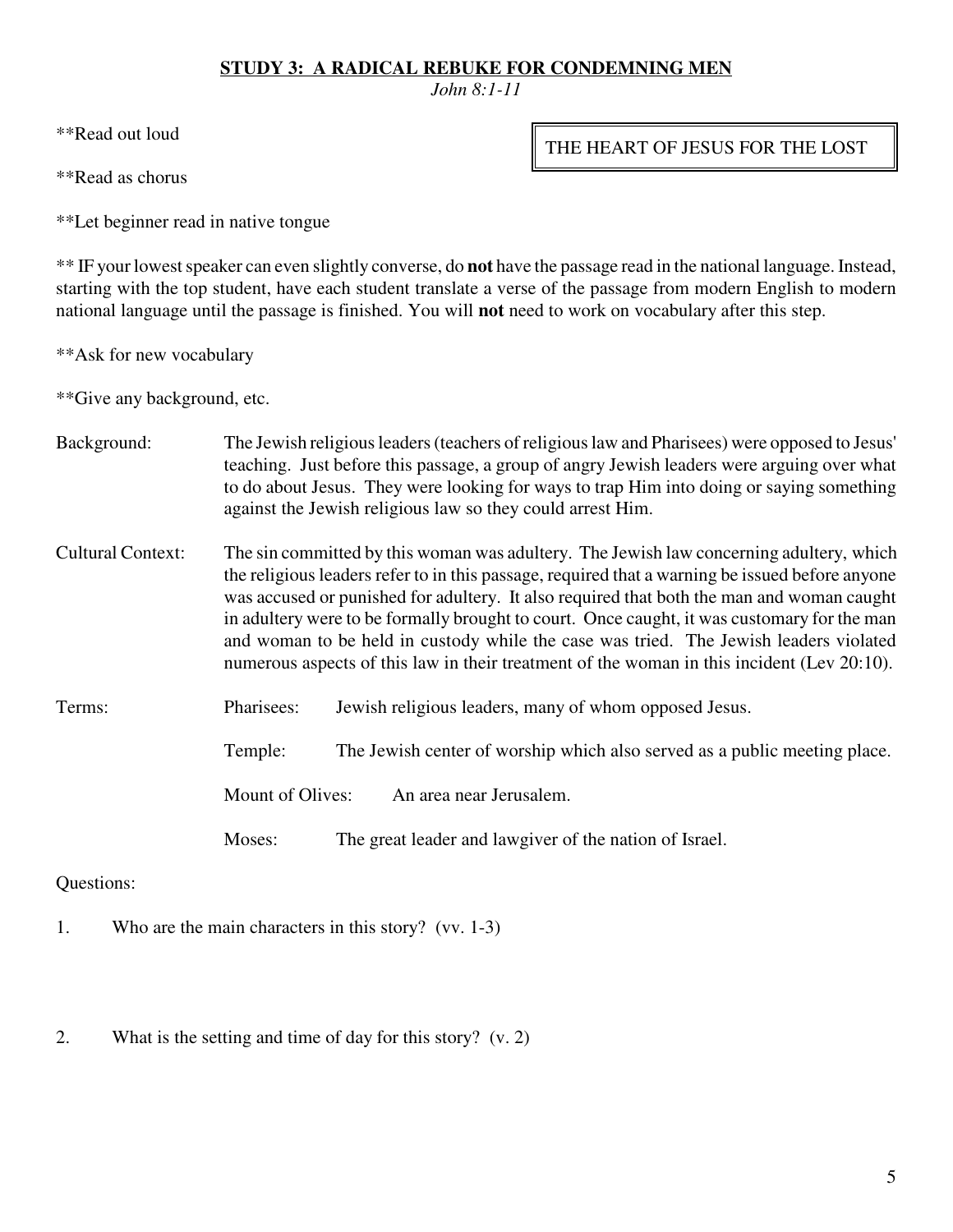- 3. Tell the story in your own words. (as a class)
- 4. Why were the Pharisees asking Jesus these questions? (vv. 5, 6)
- 5. What statement did Jesus make to quiet them? (v. 7)
- 6. Why do you think the older men went away first?
- 7. List the differences between how Jesus acted toward the woman and the way the religious leaders acted toward her.
- 8. What surprises you about Jesus' tenderness and respect for this woman?
- 9. Jesus told the woman not to sin again in this way. Did this show His love for her? What are the harmful effects of adultery that Jesus didn't want her to experience again? (John 10:10)
- 10. How do you think this woman was affected by this encounter with Jesus?
- 11. Read John 3:17, 18. How are these verses consistent with today's study?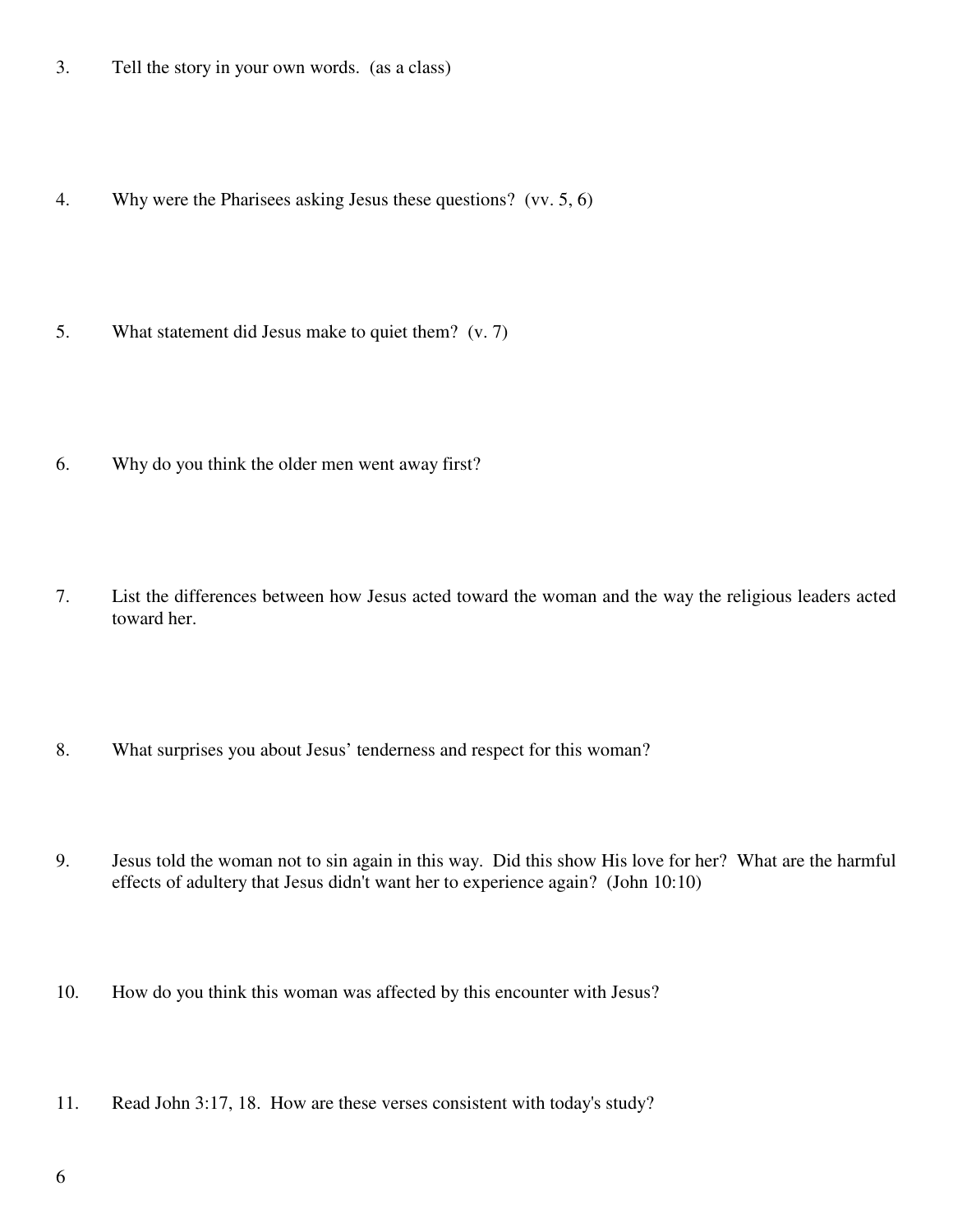# **STUDY 4: RESULTS OF FAITH IN JESUS**

*Luke 7:1-10*

\*\*Read out loud

\*\*Read as chorus

\*\*Let beginner read in native tongue

THE IMPORTANCE OF ACTIVE TRUST TO PLEASING GOD

\*\* IF your lowest speaker can even slightly converse, do **not** have the passage read in the national language. Instead, starting with the top student, have each student translate a verse of the passage from modern English to modern national language until the passage is finished. You will **not** need to work on vocabulary after this step.

\*\*Ask for new vocabulary

\*\*Give any background, etc.

Background: The officer was the commander of 100 men in the Roman army. He and his troops were stationed in Capernaum, a city where Jesus performed many of His miracles. This was a rare officer in that he was actually liked by the Jews in that city. This man may have been an associate member of the local synagogue, even as a Roman. He was certainly a God-seeker at heart.

Questions:

1. Who was sick? How sick was he? (v. 2)

2. Why was the officer so concerned about this slave? (v. 2)

3. Who did the officer send to Jesus? (v. 3)

4. Why didn't the officer himself come to Jesus and ask Him to heal his servant? (v. 7)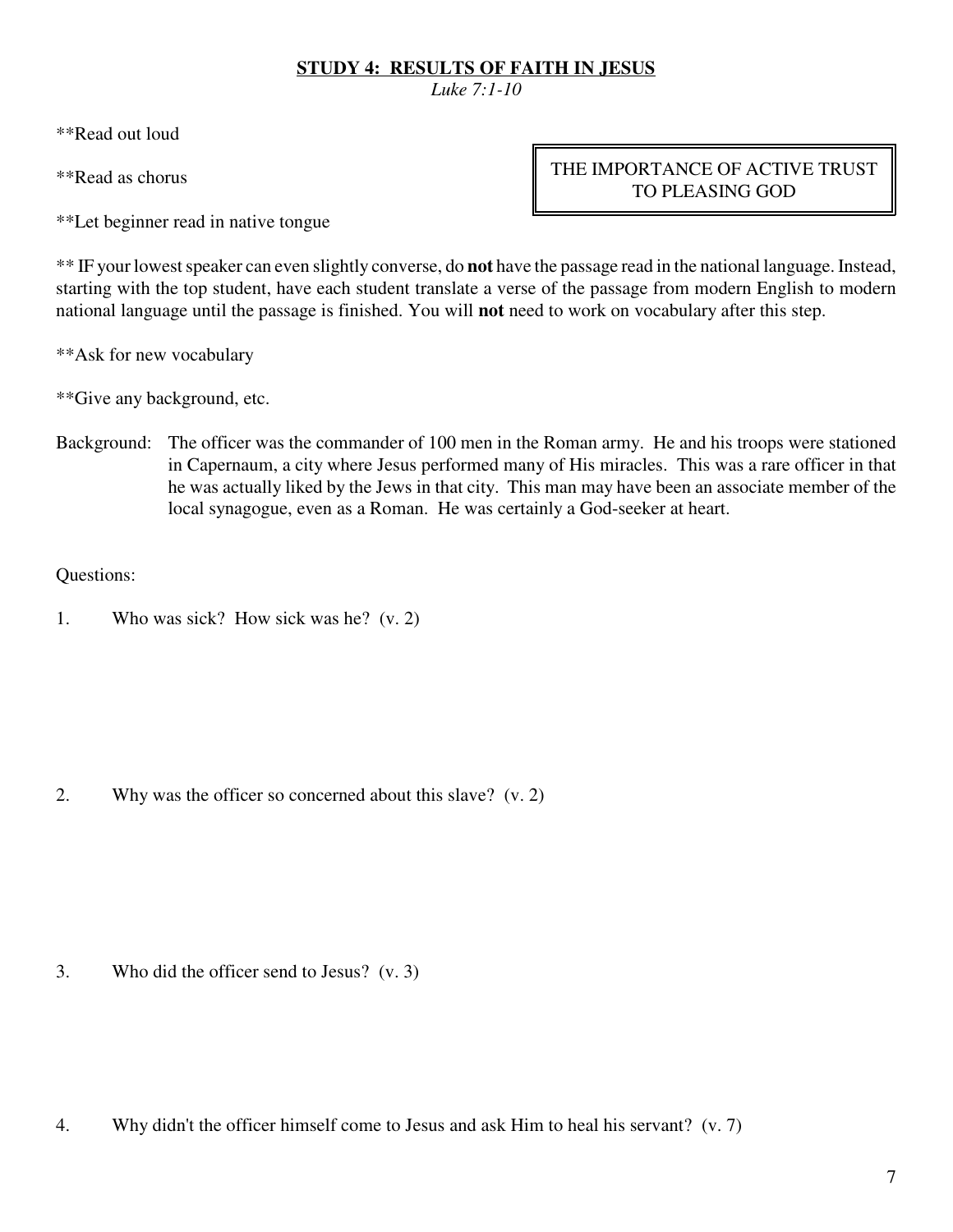- 5. Why did the Jewish leaders think Jesus should heal the servant? (vv. 4, 5)
- 6. Who else did the officer send out to meet Jesus? (v. 6) What did the officer understand about Jesus? (v. 7)
- 7. What did the officer understand about authority? (v. 8) Why did the officer feel Jesus could heal his servant?

8. Why was Jesus amazed with the officer? (v. 9)

9. What happened to the officer's servant? (v. 10)

- 10. Why do you think Jesus healed the servant?
- 11. How would you describe the officer's attitude when he asked for Jesus' help?
- 12. Read Romans 1:17 and Hebrews 11:6 about the importance of faith to being right with God.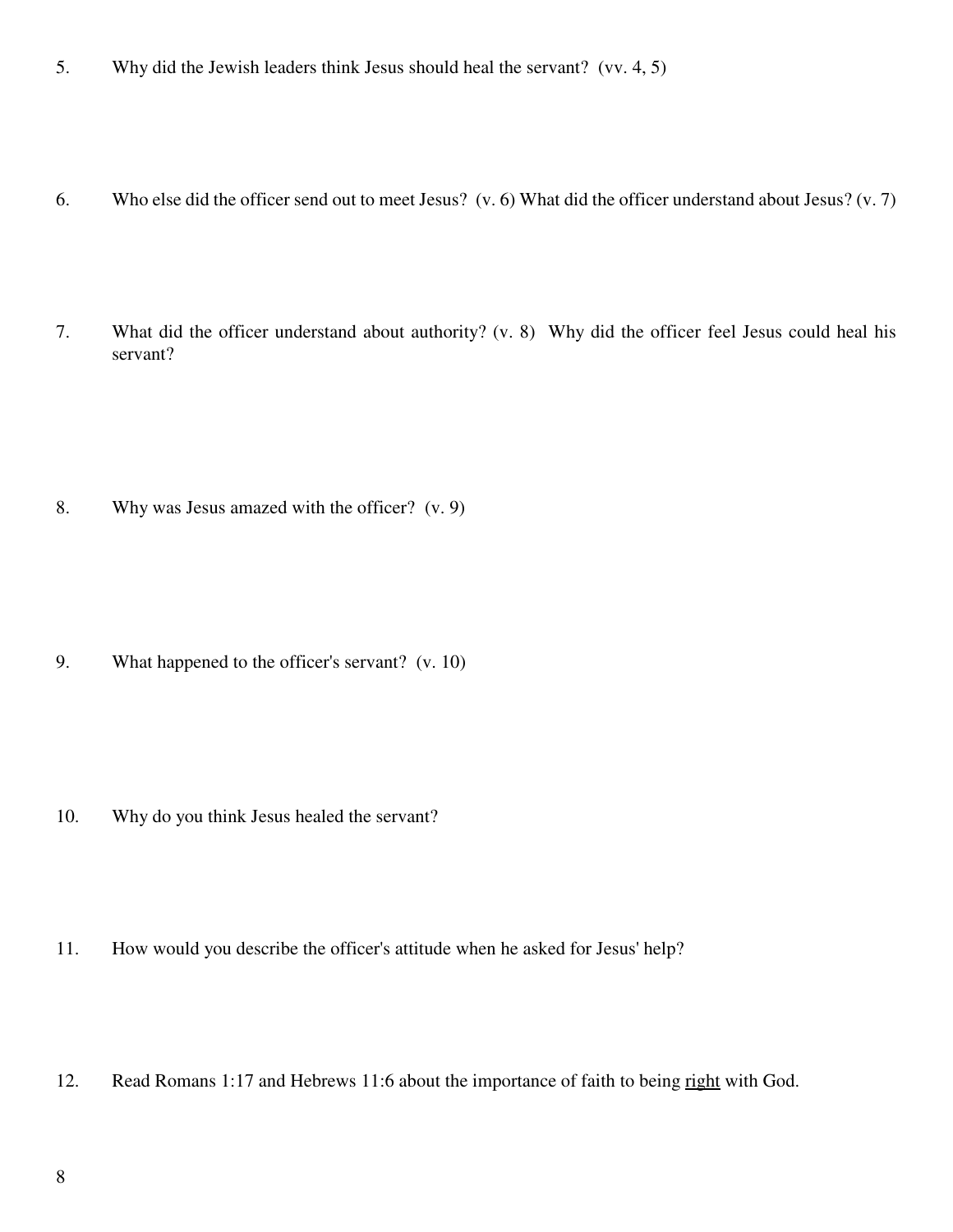# **STUDY 5: JESUS' REACTION TO DOUBT**

*John 20:24-31*

\*\*Read out loud

\*\*Read as chorus

\*\*Let beginner read in native tongue

JESUS' RESPONSE TO ONE WHO SEEKS HIM, BUT DOUBTS

\*\* IF your lowest speaker can even slightly converse, do **not** have the passage read in the national language. Instead, starting with the top student, have each student translate a verse of the passage from modern English to modern national language until the passage is finished. You will **not** need to work on vocabulary after this step.

\*\*Ask for new vocabulary

\*\*Give any background, etc.

Background: The Bible contains four stories of Jesus' life called gospels. Each of the four Gospels concludes with an account of the resurrection of Jesus when He comes back to life after being executed. The Gospel written by John ends with a description of three appearances by Jesus to His disciples after His resurrection.

> Just prior to the event in this passage, Jesus has appeared to most of the disciples and has shown them the wounds in His hands and side from His death by crucifixion, to convince them that He is flesh and blood and not a ghost. Thomas, one of the twelve disciples, was not present at Jesus' first appearance.

> The hole in Jesus' side was made by the spear of a Roman solider to be certain He was dead. It was done to all who were crucified to pierce the water sac around the heart and ensure death.

## Questions:

1. What proof did Thomas want to convince him that Jesus was alive again? (v. 25)

2. Ten of the disciples had just seen Jesus and talked with Him. How do you think they felt about Thomas' refusal to believe?

3. How do you think Jesus came into the room with the disciples? (v. 26) Why was this necessary?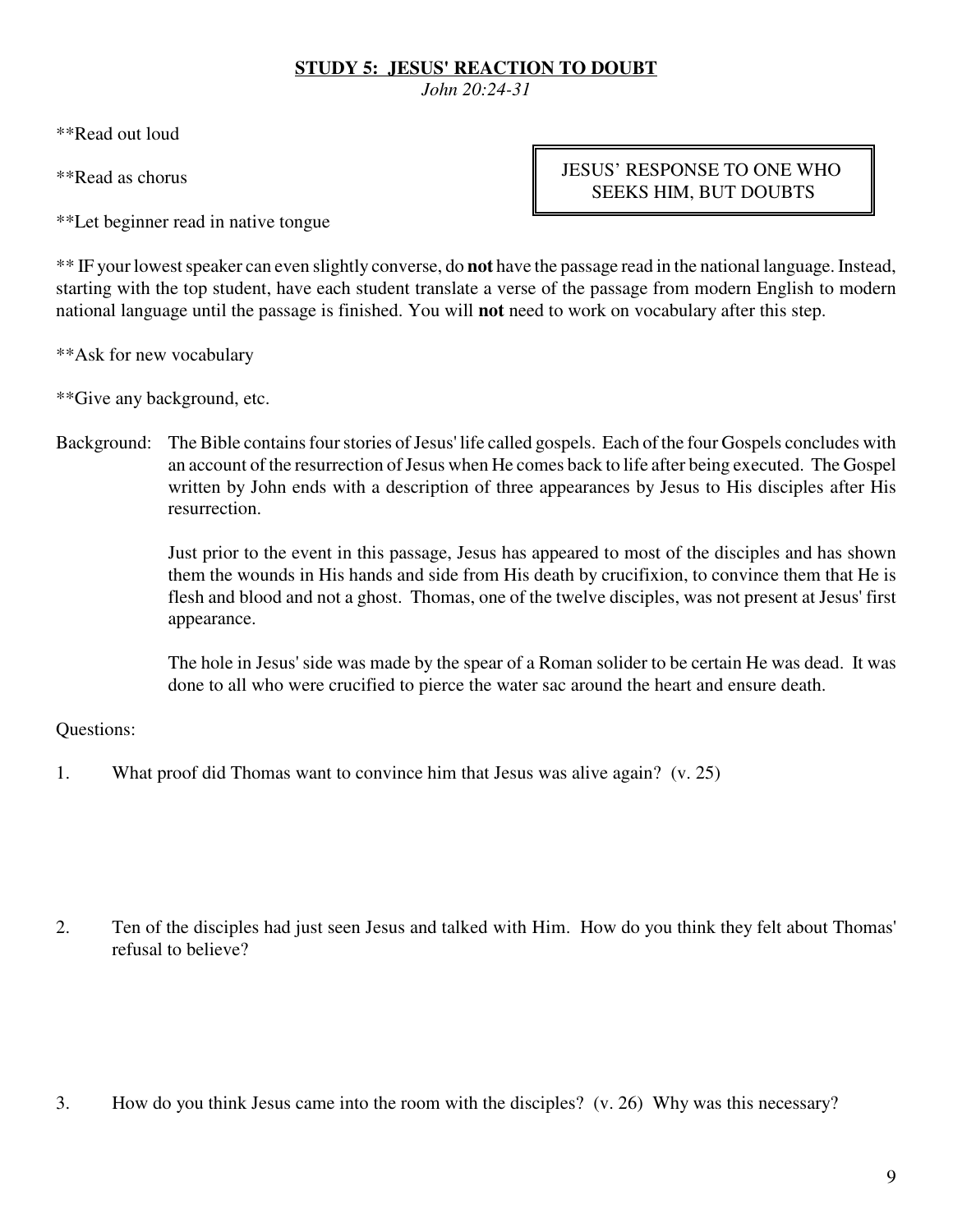4. Why do you think He started the conversation with "Peace be with you"? (v. 26)

5. What three challenges did Jesus give to Thomas? (v. 27)

6. Do you think He was offended or angry? How did He know what Thomas needed to see and do?

7. Describe the belief or faith that Thomas had about Jesus after he touched Him. (v. 28) What does LORD mean to you?

8. In verse 29, to whom does Jesus promise a special blessing?

- 9. What does this event show us about the way that Jesus responds to doubt in someone who is seeking? Jeremiah 29:13 says, "If you look for me in earnest, you will find me when you seek me." Also read Hebrews 11:6.
- 10. If Jesus could answer one doubt you have about Him, what would it be? Have you asked Him for help to overcome that doubt?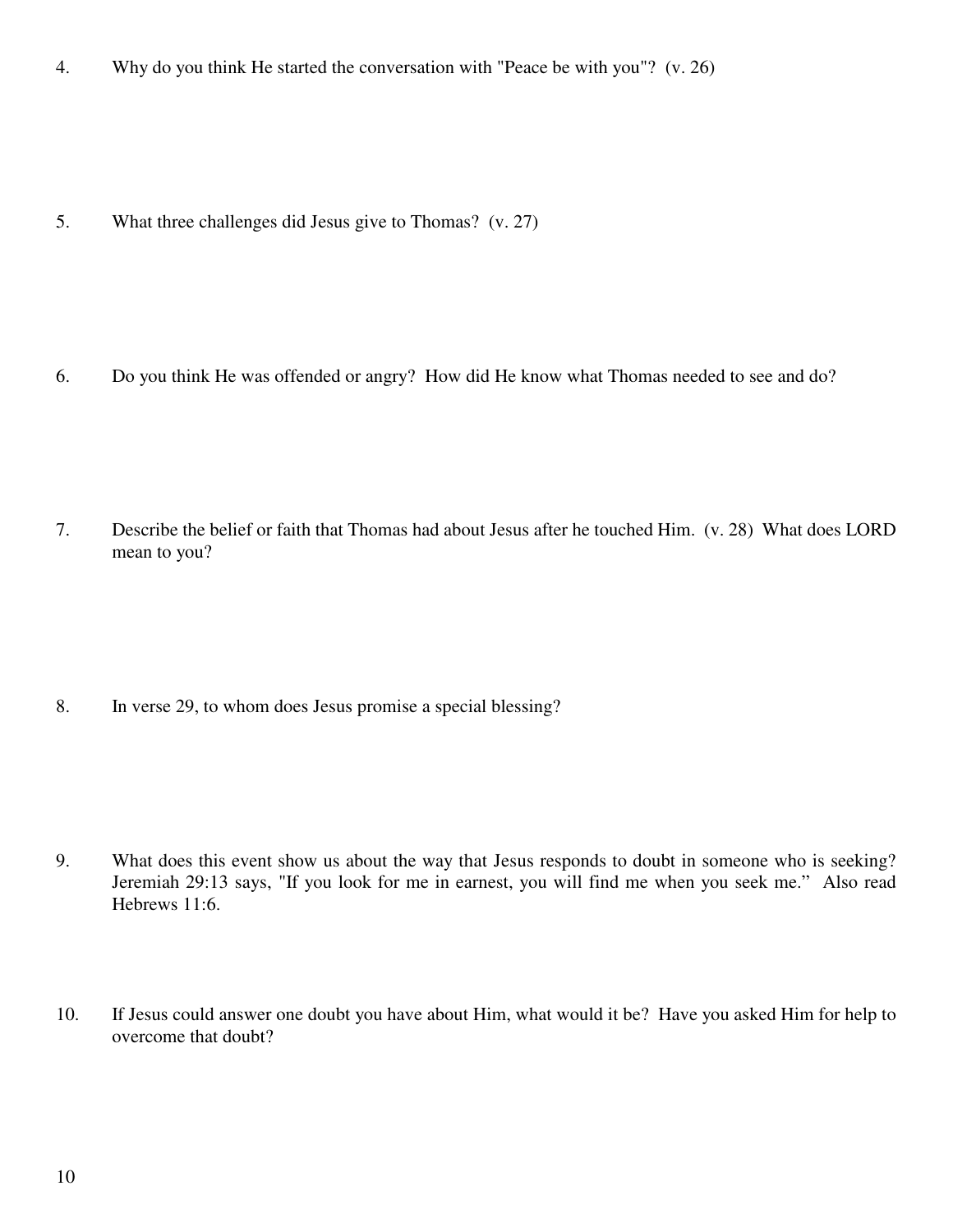## **STUDY 6: JESUS SEES THE HEART OF MAN**

*Luke 7:36-50*

\*\*Read out loud

\*\*Read as chorus

\*\*Let beginner read in native tongue

IS SINCERITY OF BELIEF ENOUGH TO MAKE US ACCEPTABLE TO GOD?

\*\* IF your lowest speaker can even slightly converse, do **not** have the passage read in the national language. Instead, starting with the top student, have each student translate a verse of the passage from modern English to modern national language until the passage is finished. You will **not** need to work on vocabulary after this step.

\*\*Ask for new vocabulary

\*\*Give any background, etc.

- Background: Jesus was invited to a special dinner party at Simon the Pharisee's house. (A Pharisee was an official known for being a very religious law keeper.) Because of the dusty roads, it was the custom for the host to provide water to wash the guest's feet and a small portion of oil to anoint his head. It was also customary to receive a male guest in your home with a kiss on the cheek. If you had a teacher (rabbi) in your home for dinner, it was normal for people to stop in and listen to the conversation around the table without invitation. Special dinners had couches/recliners around the table for guests to lie on while they ate. This is why Jesus' feet were behind Him at the table. A piece of silver was a coin worth one day's pay. To touch or be touched by any woman who was known as a sinner made one ceremonially unclean. To become clean again required following a detailed list of instructions at the temple involving a sacrifice and the priest.
- Opening: What customs do you have for receiving a guest into your home?

Questions:

1. Who invited Jesus to his house for supper? (v. 36)

2. Who came to this house without an invitation? Why did she come? (v. 37)

3. Why did Simon doubt that Jesus was a prophet? Why did He think Jesus should stay away from this woman? (v. 39)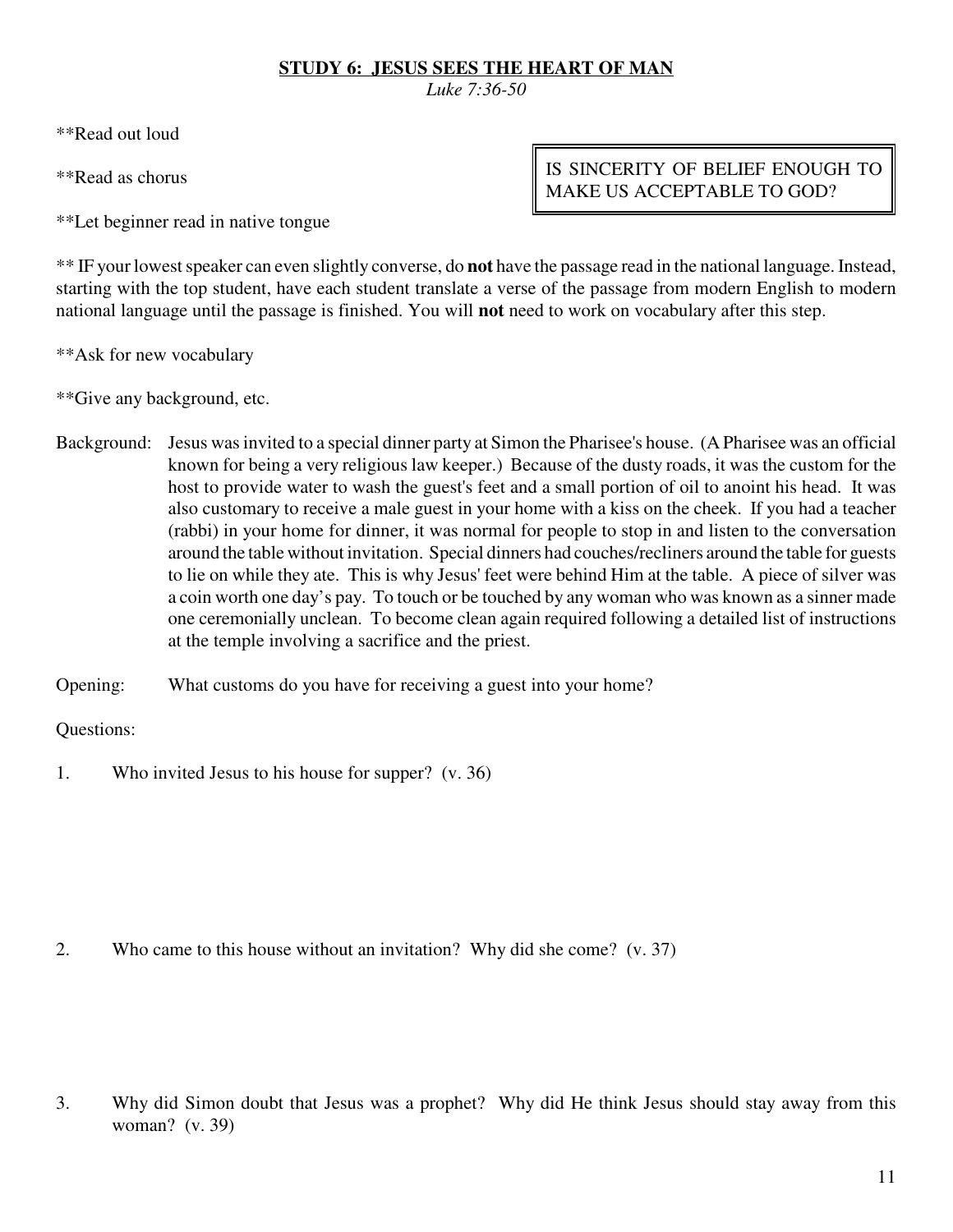4. Did Simon receive Jesus into his home by the normal customs for that time? Why?

5. What was the purpose of the parable Jesus told to Simon? What question did He ask Simon? (vv. 41, 42)

6. What did the woman do for Jesus? (vv. 44-47) Why?

7. Read James 2:10. In God's eyes, which of these two people had sinned the most?

8. Why did Jesus forgive this woman's sins? (vv. 47-50) Was it what she did or what she believed?

- 9. Read John 14:6. If this woman had died that evening, would she have gone to heaven for eternity? How about Simon, the Pharisee law keeper? Why?
- 10. Read Ephesians 2:8-9. How do these verses help to understand what Jesus was teaching.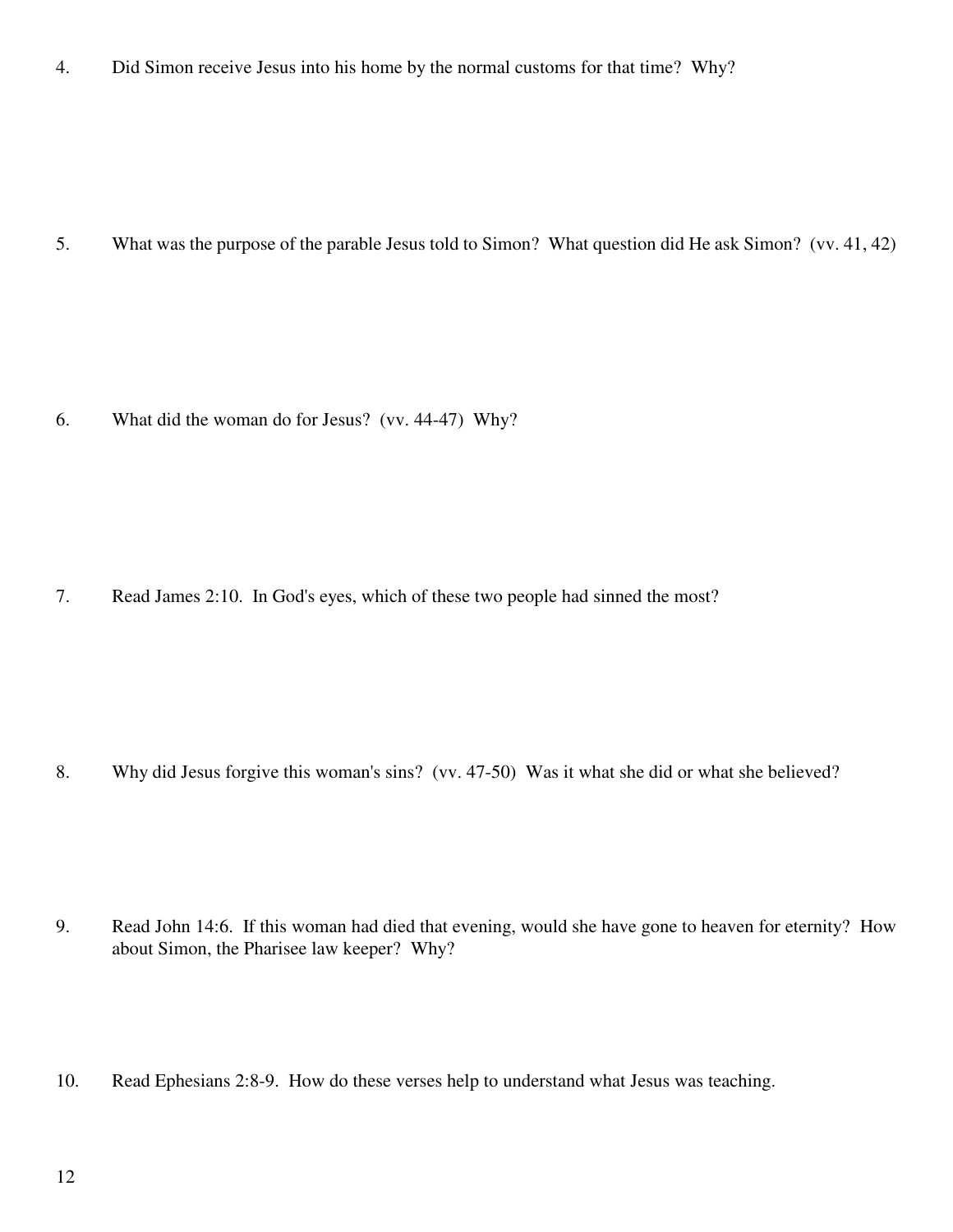# **STUDY 7: JESUS, THE ANSWER**

*John 3:1-7, 14-21*

\*\*Read out loud

\*\*Read as chorus

\*\*Let beginner read in native tongue

EXPLAINING THE MYSTERY OF BEING BORN AGAIN

\*\* IF your lowest speaker can even slightly converse, do **not** have the passage read in the national language. Instead, starting with the top student, have each student translate a verse of the passage from modern English to modern national language until the passage is finished. You will **not** need to work on vocabulary after this step.

\*\*Ask for new vocabulary

\*\*Give any background, etc.

Background: Nicodemus was a Pharisee who later rebuked his colleagues for condemning Jesus without hearing Him. He also assisted Joseph in burying Jesus after His crucifixion. He was one of the 70 members of the Sanhedrin that ruled on Jewish civil cases under Roman rule. He represented the best of the Jewish nation. He spoke to Jesus as an equal, being a teacher himself. The reference in verse 14 to Moses and the snake in the desert comes from Numbers 21:5-9.

> *"The people grew impatient along the way, and they began to murmur against God and Moses. 'Why have you brought us out of Egypt to die here in the wilderness?' they complained. 'There is nothing to eat here, and nothing to drink. And we hate this wretched manna!' So the Lord sent poisonous snakes among them, and many of them were bitten and died. Then the people came to Moses and cried out, 'We have sinned by speaking against the Lord and against you. Pray that the Lord will take away the snakes.' So Moses prayed for the people. Then the Lord told him, 'Make a replica of a poisonous snake and attach it to the top of a pole. Those who are bitten will live if they simply look at it!' So Moses made a snake out of bronze and attached it to the top of a pole. Whenever those who were bitten looked at the bronze snake, they recovered!"*

> The people of Israel were complaining about God's provision for them after He took them out of Egypt. They were whining! God sent poisonous snakes to punish them and many of them died. They got the picture and asked Moses to pray for them to save them. God had Moses make a bronze snake and raise it up on a pole for all to see. Anyone who would simply look at the snake on the pole would not die from their snake bite.

> This illustration is important to help us understand the belief that saves us. To be saved, we need to look up to Jesus who was raised up on the cross for our sins and believe that He took our place on the cross. We need to believe that He died for our sins personally. When Jesus spoke to Nicodemus of being born of the spirit, He was proclaiming our need to turn around (repent) and look to God for forgiveness through Jesus' death on the cross. In that forgiveness, we receive the Holy Spirit who transforms us from the inside. We pass from certain death to life and hope eternal.

Questions:

1. When did Nicodemus come to talk with Jesus? (v. 2) Why?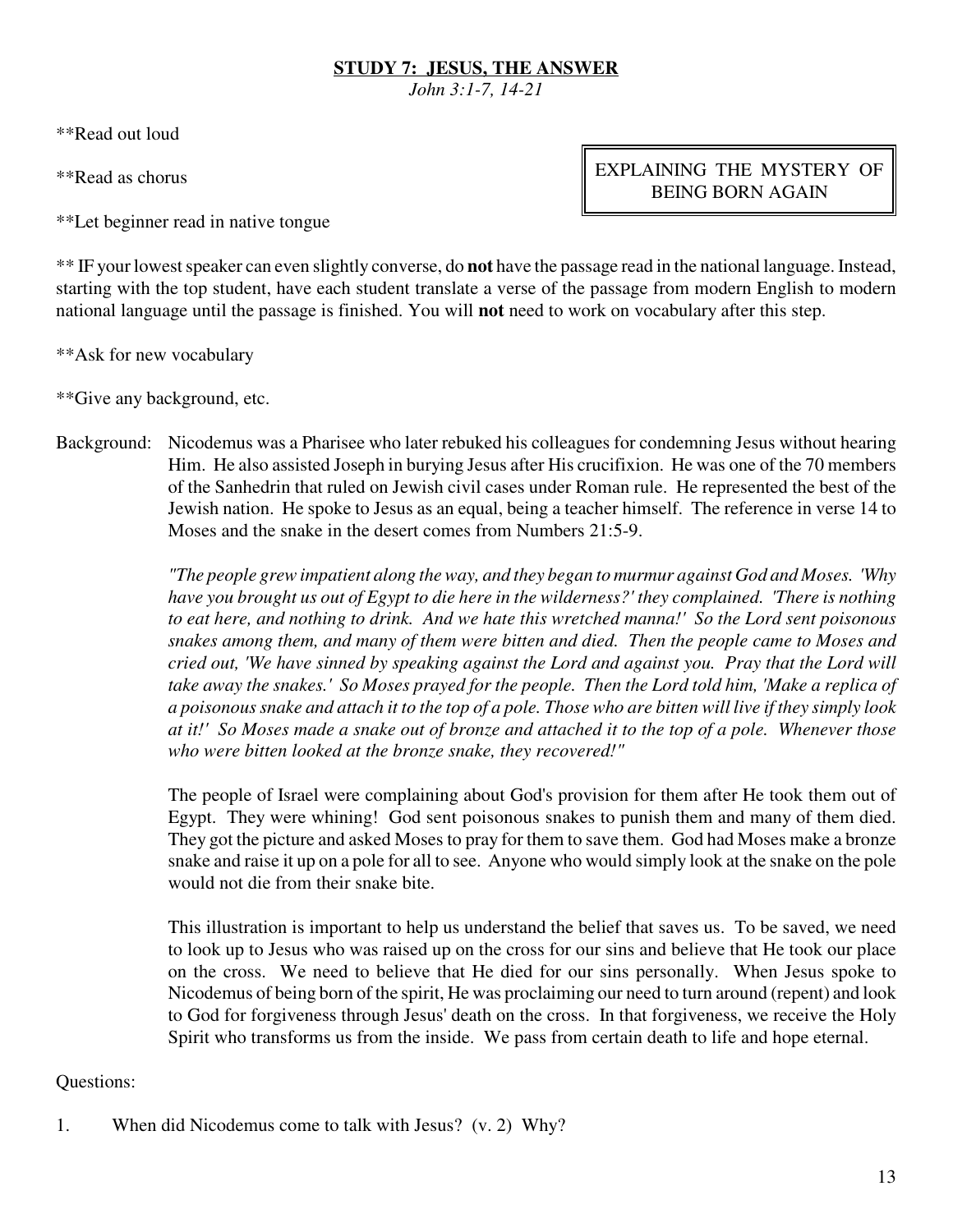2. Who did Nicodemus think Jesus was? (v. 2)

- 3. How was the birth that Jesus spoke about different from the birth that Nicodemus spoke of? (vv. 3-6, 2 Corinthians 5:17)
- 4. From John 3:14, how was Jesus lifted up so we could all see Him?
- 5. What does verse 15 say about how we can get eternal life?

- 6. What two reasons do verses 16 and 17 give for Jesus coming into our world? What does this prove about God's attitude toward you?
- 7. Read Romans 6:23 and verses 16-18 again. Work together to define what kind of belief about Jesus is required to have eternal life.
- 8. These are all verses that help explain the truths that Jesus was teaching. Romans 8:11, Romans 8:1, Romans 5:1 and Romans 5:8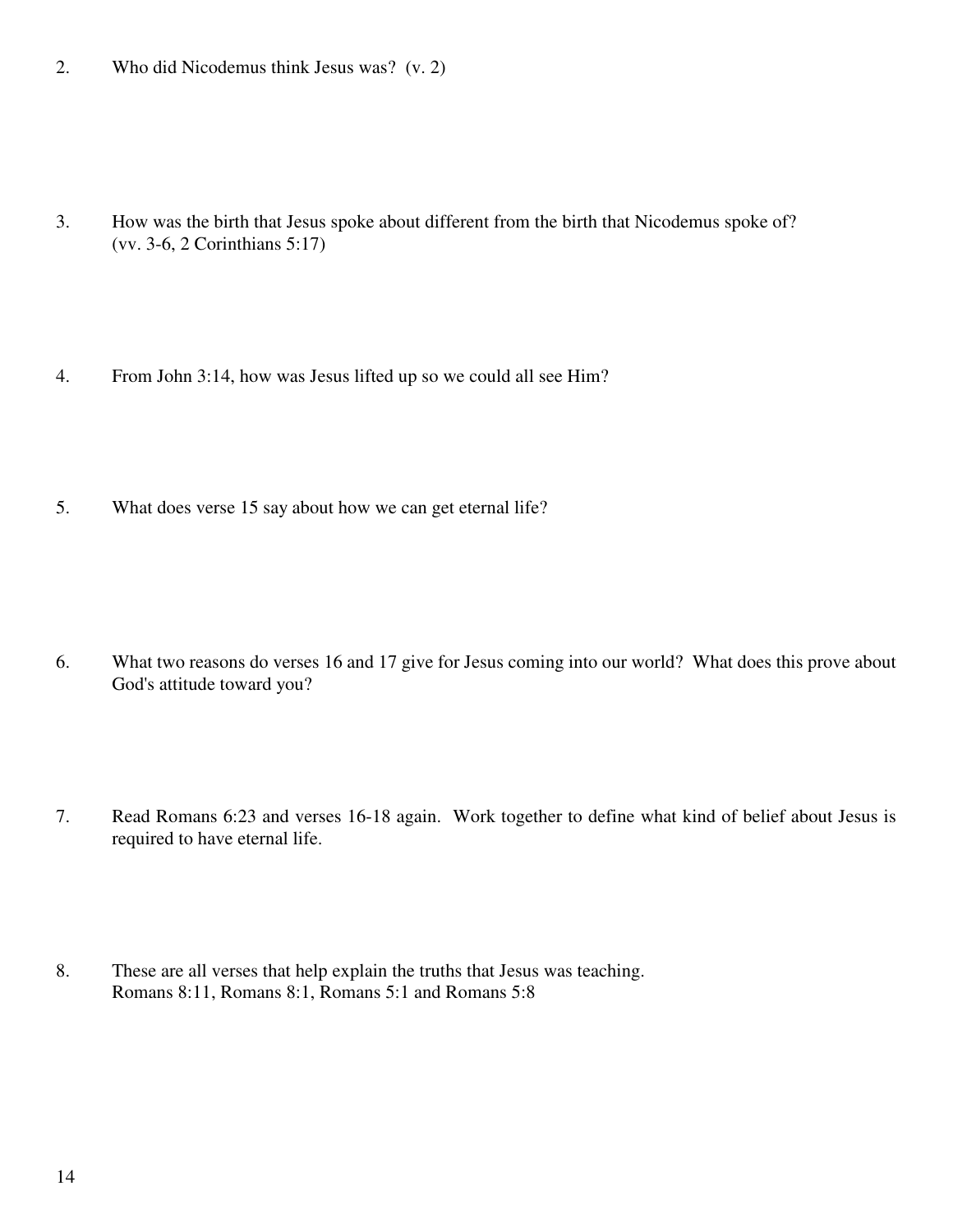# **STUDY 8: JESUS, THE FORGIVING SAVIOR**

*Luke 23:26, 27, 32-49*

\*\*Read out loud

\*\*Read as chorus

\*\*Let beginner read in native tongue

# THE CHARACTER OF JESUS AND THE WONDER OF DYING WITH HOPE

\*\* IF your lowest speaker can even slightly converse, do **not** have the passage read in the national language. Instead, starting with the top student, have each student translate a verse of the passage from modern English to modern national language until the passage is finished. You will **not** need to work on vocabulary after this step.

\*\*Ask for new vocabulary

\*\*Give any background, etc.

Background: Crucifixion was a type of execution reserved for the worst criminals because it was slow and terribly painful. They were hung by stakes pounded through carefully chosen nerve junctions in the body. It was the worst death the Romans had invented. No Roman citizen could be put to death in this way. By the time Jesus reached the cross, He had been severely beaten and flogged by His guards. Flogging was done with leather strips imbedded with stone fragments or metal pieces. Often the flogging proved fatal. The beam Jesus was required to carry was usually about 45 kilos in weight. Those being crucified were suspended on a cross normally one meter off the ground. Death came slowly from exhaustion and suffocation. Jesus hung on the cross from approximately 9:00 a.m. to 3:00 p.m. He gave up His life willingly. His loud cry at the moment of death was totally uncharacteristic of someone dying by crucifixion, as they normally lapsed into a coma prior to death.

Questions:

- 1. Describe the scene taking place as Jesus was led out to the area to be crucified. (vv. 26, 27)
- 2. Who was crucified with Jesus? (vv. 32, 33)

3. What was Jesus' attitude toward those who crucified Him? (v. 34)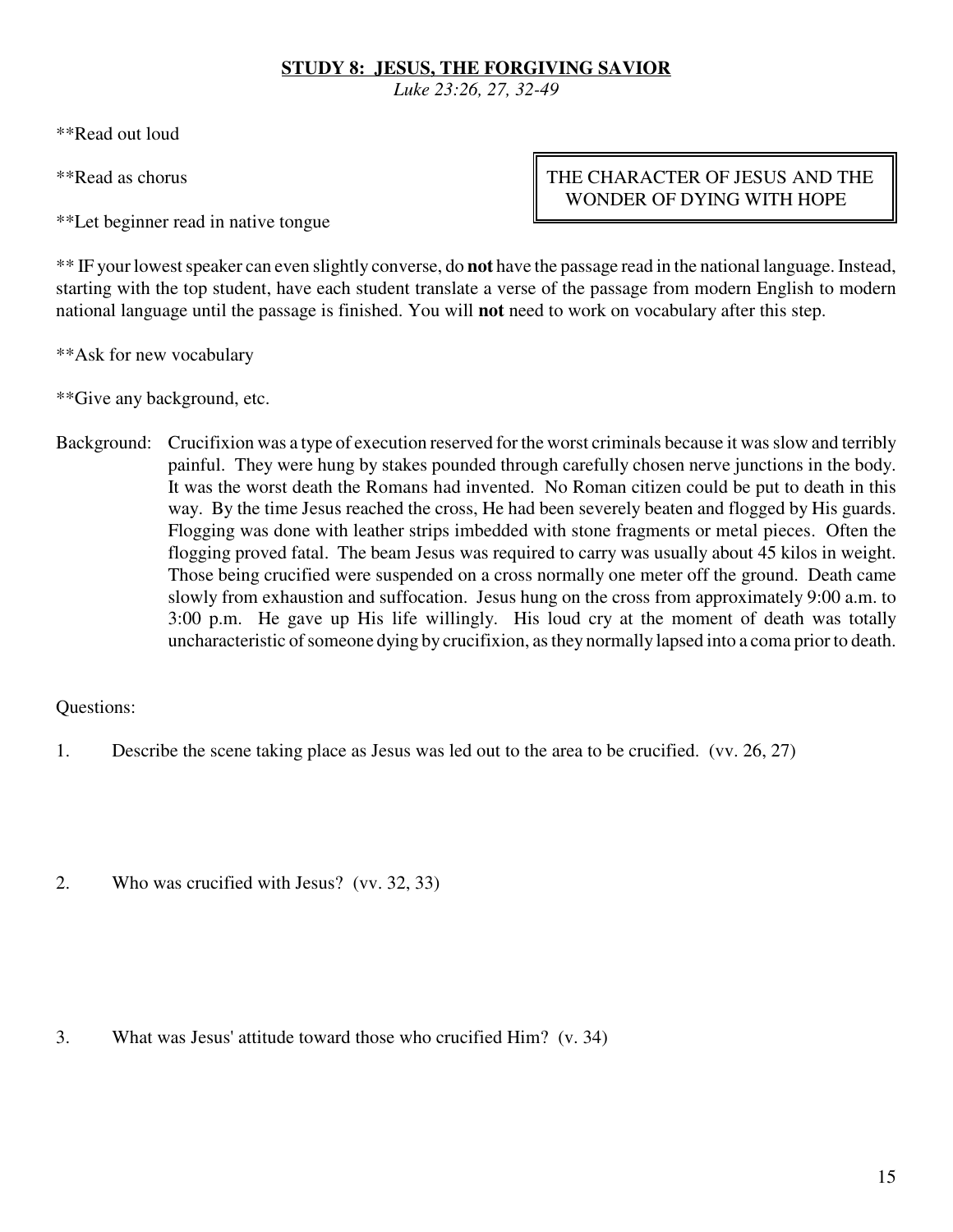- 4. What did Jesus hear as He hung on the cross? (vv. 35-39)
- 5. Why did one of the criminals protest to the other criminal? (vv. 40, 41) What did he say?
- 6. What did Jesus tell the criminal who asked Him to remember him? (v. 43)
- 7. How were the final hours of life different for those two condemned men?
- 8. What happened the last three hours Jesus was on the cross? (v. 44) How do you think this affected the mood of those who were watching Jesus die?
- 9. Why did the veil (curtain) in the temple rip into pieces? (Other versions say it ripped "from top to bottom.")
- 10. What character qualities of Jesus do you see in this account?
- 11. How can being able to die with hope affect the way we live?
- 12. To help your class understand who this One on the cross was and why He was there, read the following verses: John 1:1-4, 10, 12, 14.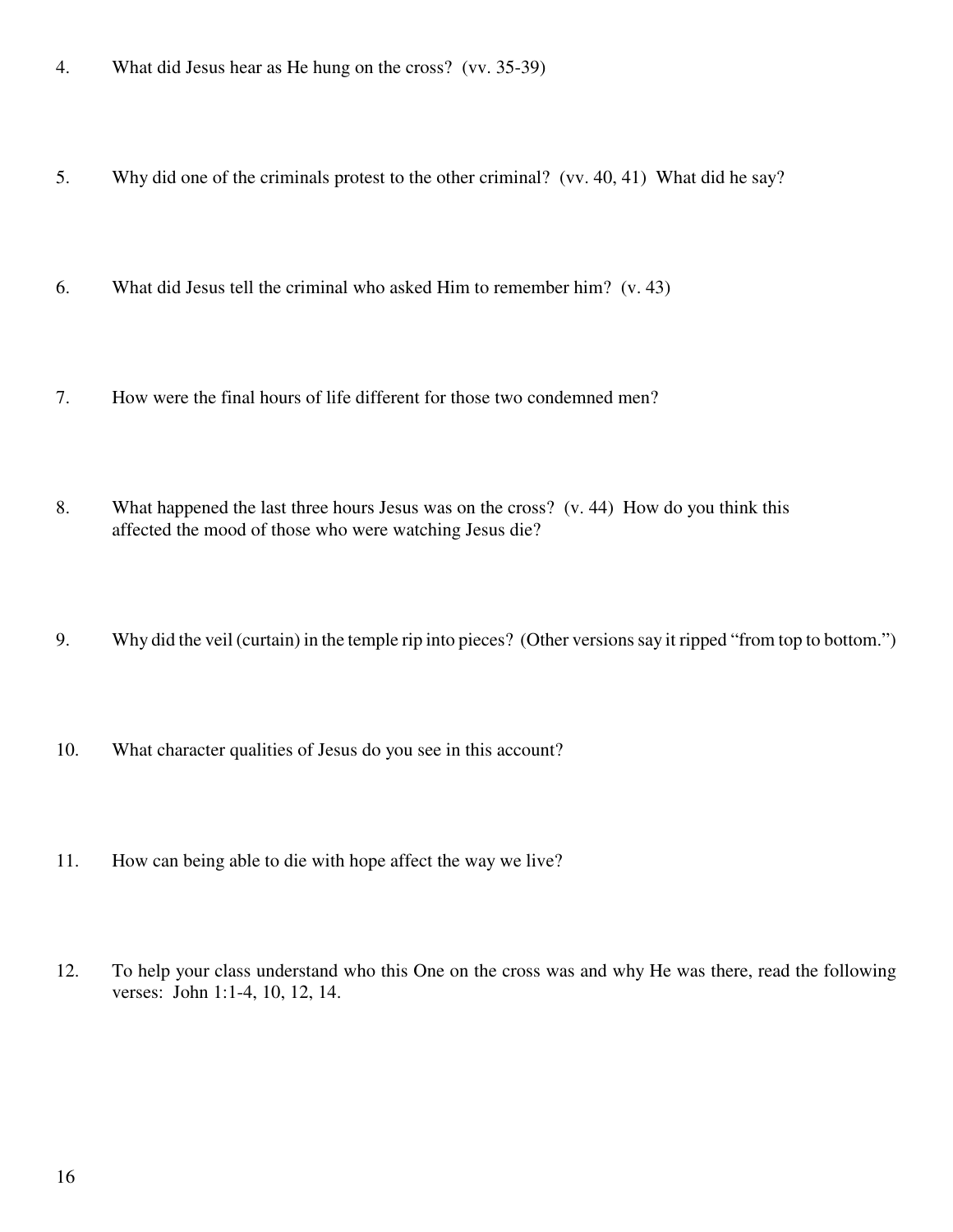## **STUDY 9: JESUS TEACHES ABOUT RICHES IN LIFE**

*Luke 12:13-21*

\*\*Read out loud

\*\*Read as chorus

\*\*Let beginner read in native tongue

\*\* IF your lowest speaker can even slightly converse, do **not** have the passage read in the national language. Instead, starting with the top student, have each student translate a verse of the passage from modern English to modern national language until the passage is finished. You will **not** need to work on vocabulary after this step.

\*\*Ask for new vocabulary

\*\*Give any background, etc.

Background: Jesus was a great teacher and used parables to communicate to people. Luke recorded ten of Jesus' parables that are not found in the other three Gospels. They were mentioned by Luke to show the Gentiles who Jesus was and the purpose for His life here on earth. This parable is a warning about how we use our short lives here on earth. Take time to explore being "rich towards God" or "having the riches of God" with cross references.

Questions:

- 1. What are some ways your society measures the value of a person?
- 2. What did the person in the crowd want Jesus to do? (v. 13)
- 3. What did Jesus warn the crowd about? (vv. 13-15)
- 4. How did Jesus respond to the man? (v. 14)

CLING TO THE ETERNAL, NOT THE TEMPORARY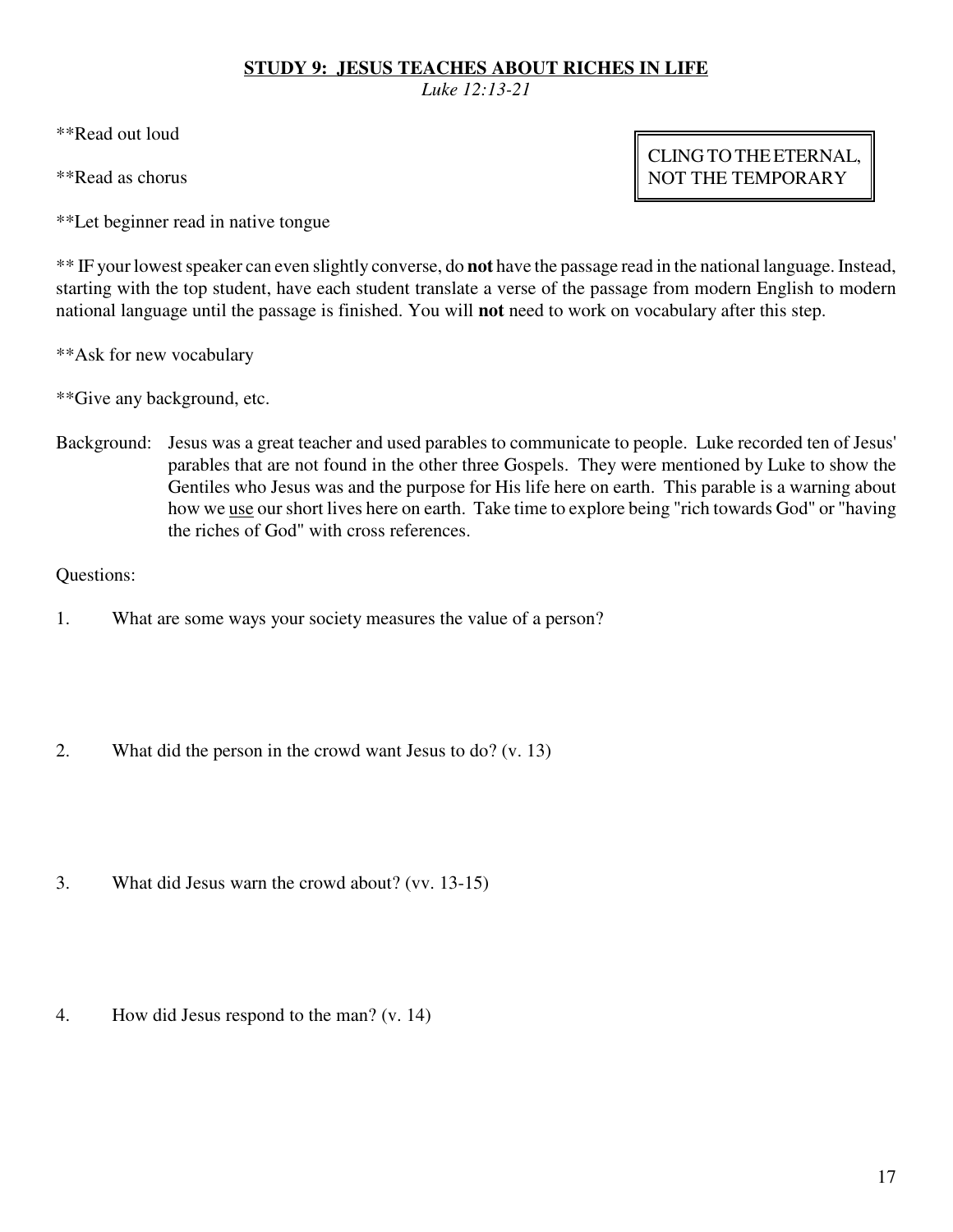- 5. Work, as a class, what you think Jesus meant to say in the last part of verse 15.
- 6. What teaching method did Jesus use? (v. 16)
- 7. What was the rich man's problem in the parable? (vv. 16-17)
- 8. What did the man decide to do about his bumper crop? (v. 18)
- 9. How did the rich man view his possessions and good fortune? (v. 19)
- 10. What changed in the rich man's plan? (v. 20)
- 11. What kinds of riches did Jesus mention? (v. 21) What was He talking about?
- 12. In what ways do we act as if we will live for many, many years?
- 13. Why is it difficult for us to accept the fact that our life and things are temporary?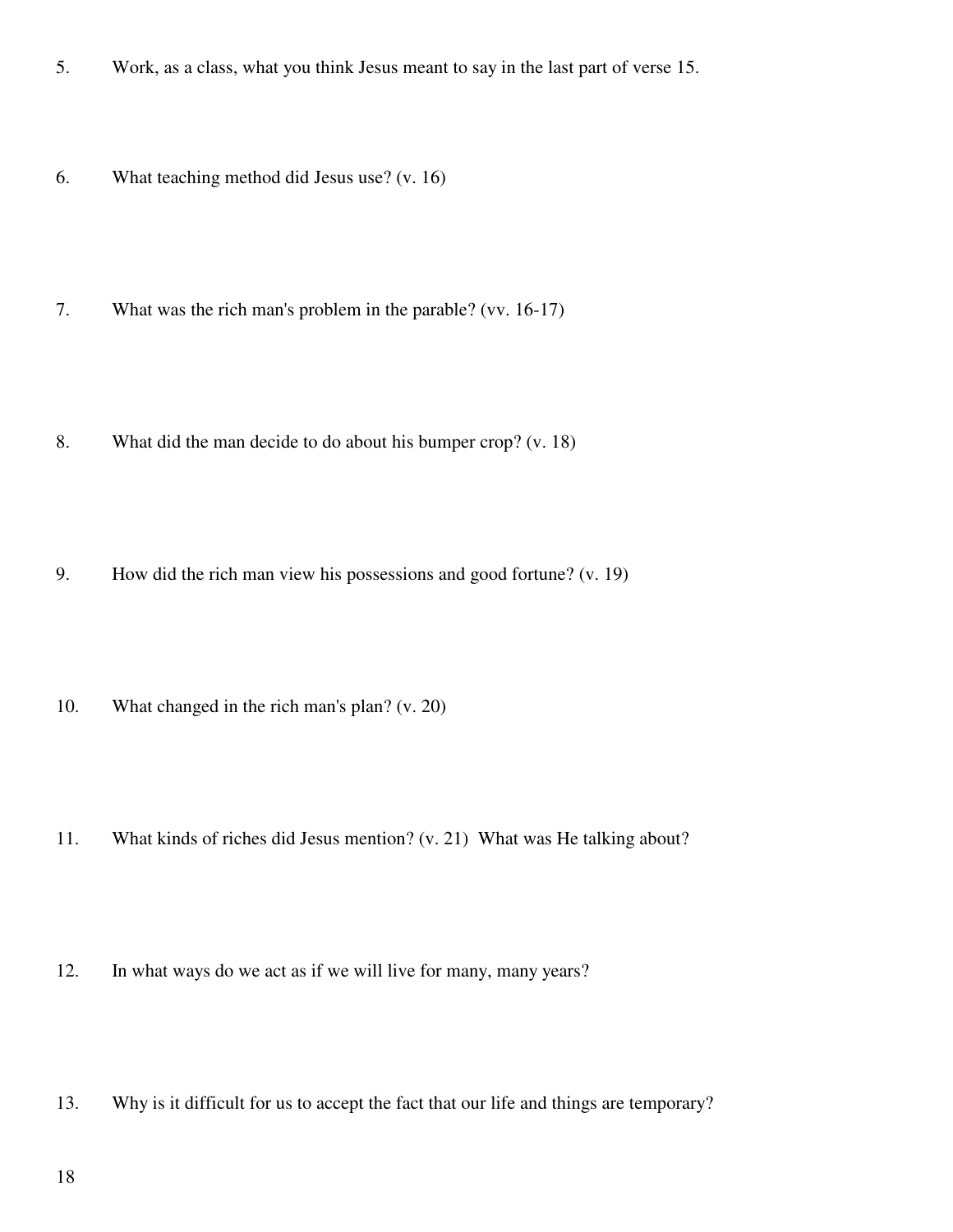## **STUDY 10: JESUS TEACHES ABOUT THE NARROW DOOR**

*Luke 13:22-30*

\*\*Read out loud

\*\*Read as chorus

\*\*Let beginner read in native tongue

THERE IS A TIME THAT WILL BE TOO LATE TO BELIEVE, KNOW JESUS - KNOW ETERNAL LIFE

\*\* IF your lowest speaker can even slightly converse, do **not** have the passage read in the national language. Instead, starting with the top student, have each student translate a verse of the passage from modern English to modern national language until the passage is finished. You will **not** need to work on vocabulary after this step.

\*\*Ask for new vocabulary

\*\*Give any background, etc.

Background: Jesus' disciples were evidently surprised at the opposition of so many people to Jesus' teaching. They thought that all of Israel would believe and follow after Christ and now were hit with the reality of man's heart. Jesus assured them that although many Jews would reject Him, there would be people from all over the globe who would be saved. This was consistent with Old Testament teaching. Notice the men who tried to reason with the head of the house. They don't say, "we believed your teaching and followed you," but say that they "had been with Him." There is yet another distinction here between believing that Jesus existed and trusting personally in His death for our sins. This passage is very clear that there is a time that is "too late." There is <u>no</u> recourse once that time is reached. Either know Christ here on earth or spend eternity in hell without Him.

- 1. How does it feel to miss a good opportunity?
- 2. What was Jesus doing on His way to Jerusalem? (v. 22)
- 3. What question was Jesus asked? (v. 23)
- 4. What did Jesus mean by "working hard to get in" the narrow door to heaven? (v. 24) (Ephesians 2:8-9, 1 Peter 1, and Philippians 2:12)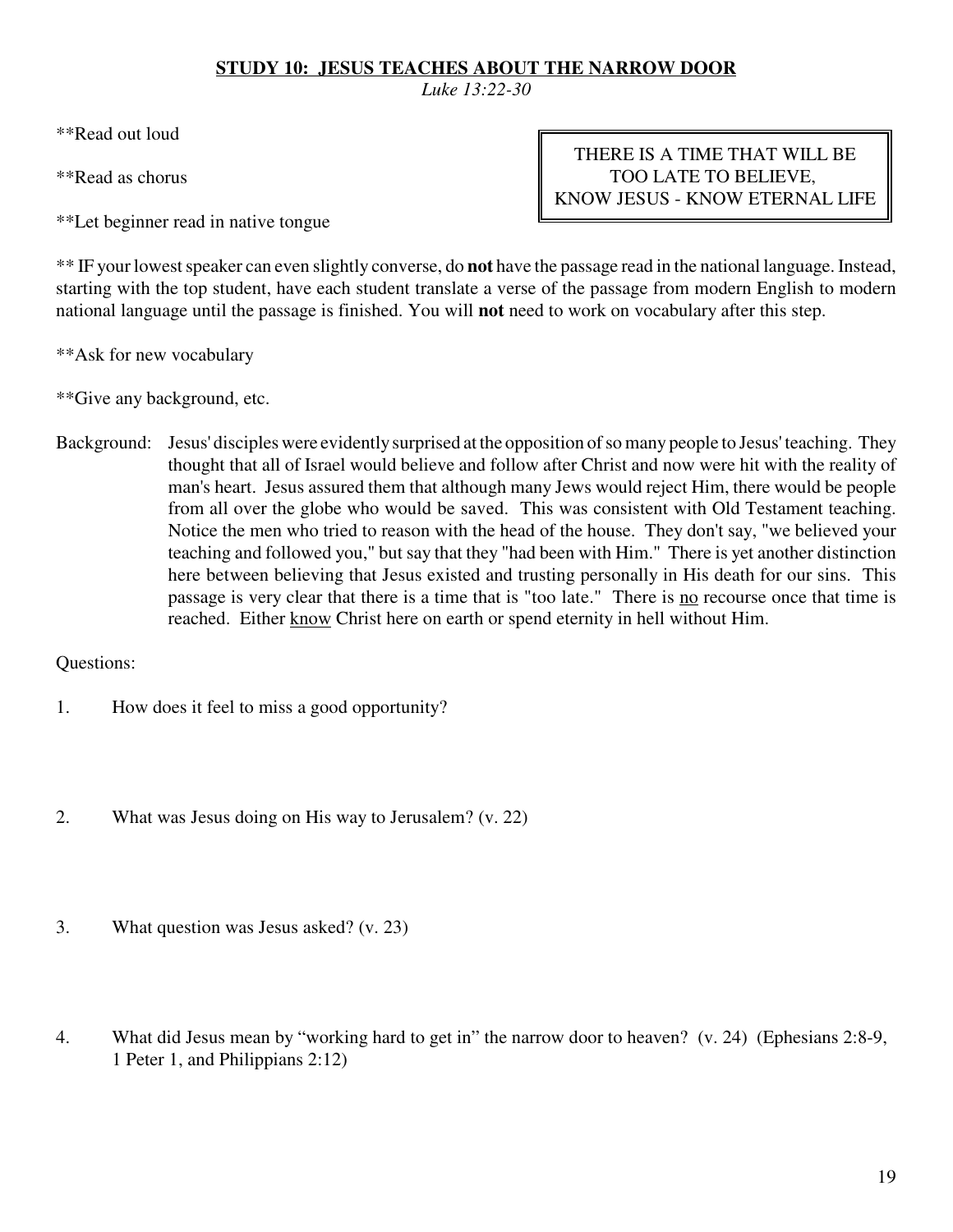- 5. What did this narrow door represent?
- 6. Who is the head of the house?
- 7. What happens once the door is locked? (v. 25)
- 8. What will actually keep anyone from entering through the door? (v. 25)
- 9. How will those left outside try to appeal to the head of the house? (v. 26)
- 10. How successful will attempts to enter the house be after the door is locked? (v. 27)
- 11. What will those who cannot enter hear? (v. 28)
- 12. How does a person go in through the narrow door? Read John 14:6 and II Corinthians 5:21. How do these verses give the answer for the problem of those people in Luke 13:27?
- 13. How will the usual order be turned around in heaven? (v. 30, Isaiah 55:8, 9)
- 14. In what sense is the way to God narrow?
- 15. How would the head of the house respond to you?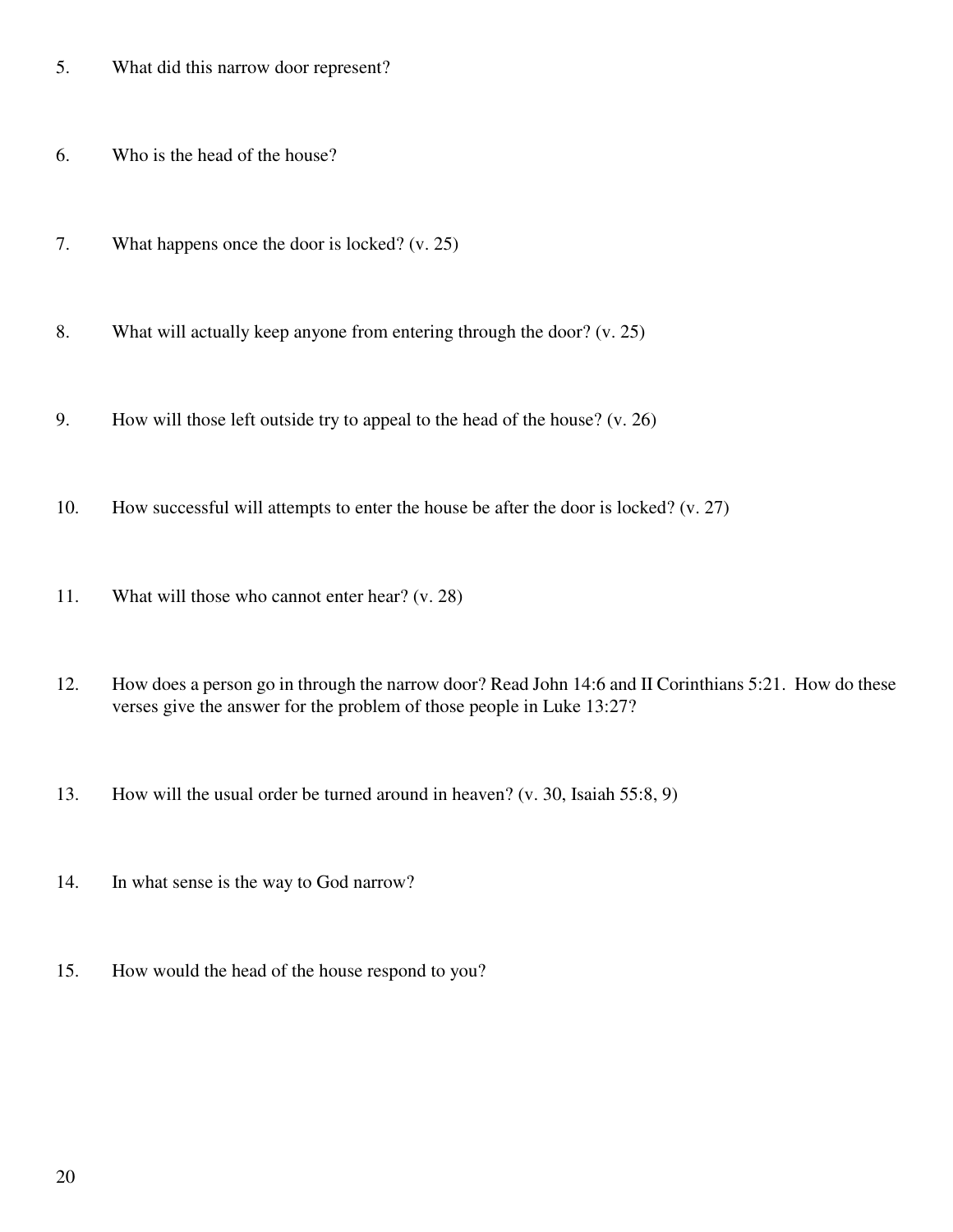## **STUDY 11: JESUS ANSWERS A TOUGH QUESTION**

*Mark 12:28-34*

\*\*Read out loud

\*\*Read as chorus

\*\*Let beginner read in native tongue

THE GREATEST COMMANDMENT; IS IT POSSIBLE?

\*\* IF your lowest speaker can even slightly converse, do **not** have the passage read in the national language. Instead, starting with the top student, have each student translate a verse of the passage from modern English to modern national language until the passage is finished. You will **not** need to work on vocabulary after this step.

\*\*Ask for new vocabulary

\*\*Give any background, etc.

Background: This account happens immediately after Jesus had answered a question by some Sadducees who were trying to discredit Him. (Mark 12:18-27) He did so brilliantly and this brought the question from the Pharisee in this passage. The Sadducees were the "upper crust" of the Jewish religious authority and not as well liked as the Pharisees. It must have given this Pharisee some joy to see Jesus turn the Sadducees around so easily when they were trying to trap Him. He also found that Jesus was evaluating his heart while he was trying to determine who Jesus really was.

> There were 613 individual commandments in the Jewish Law. The Jewish teachers were always trying to sum up all these into one unifying commandment. "The Lord is One" was a creed recited by devout Jews twice each day. It literally meant "our God is unique."

- 1. Why did the teacher of the law come over to speak to Jesus? (v. 28)
- 2. What question did the teacher of the law pose to Jesus? (v. 28)
- 3. How did Jesus respond to the man's question? (vv. 29-31)
- 4. Make a list of your definitions of heart, soul, mind and strength. Why do you think Jesus included all four areas?
- 5. Did Jesus use Scripture in answering the question put to Him? (vv. 29-31)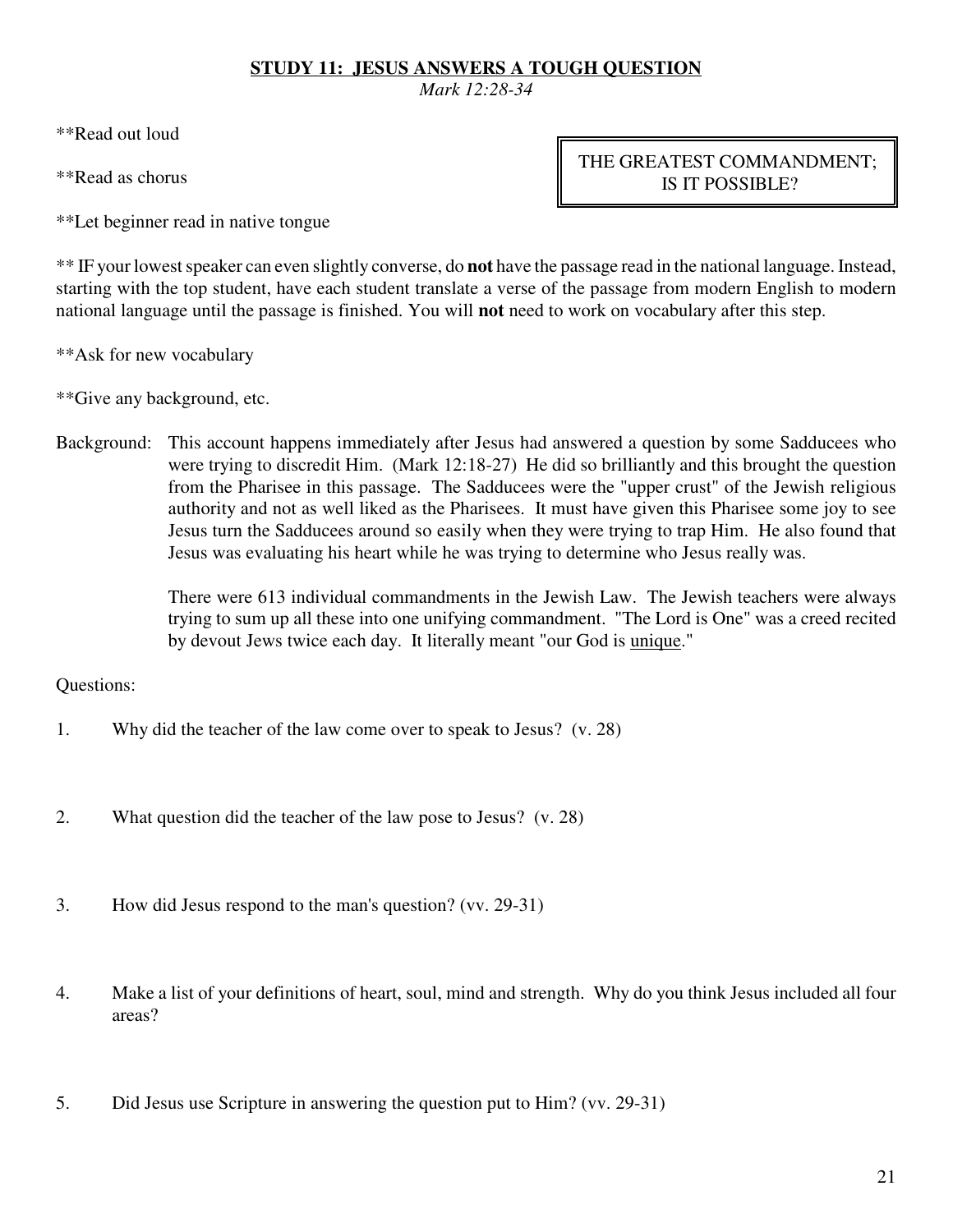- 6. How did the man speaking with Jesus show that He understood God's heart? (vv. 32-34)
- 7. What does God value more highly than sacrifices and offerings? (v. 33)
- 8. What did Jesus say about the teacher's answer? (v. 34)
- 9. How did the surrounding crowd react to this conversation? (v. 34) Why?
- 10. What do you think motivated the teacher of the law to question Jesus?
- 11. Why do you think Jesus quoted Scripture to answer the question instead of replying with His own words?
- 12. How familiar do you think the passage Jesus quoted was to the teacher of the law?
- 13. Why do you think the teacher added a note about offerings and sacrifices to what Jesus had said?
- 14. What modern-day religious practices might be like the burnt offerings and sacrifices to which the teacher of the law referred?
- 15. What can we learn about Jesus' character by the way He acts towards this man?
- 16. How does a person's love for God show itself in everyday life?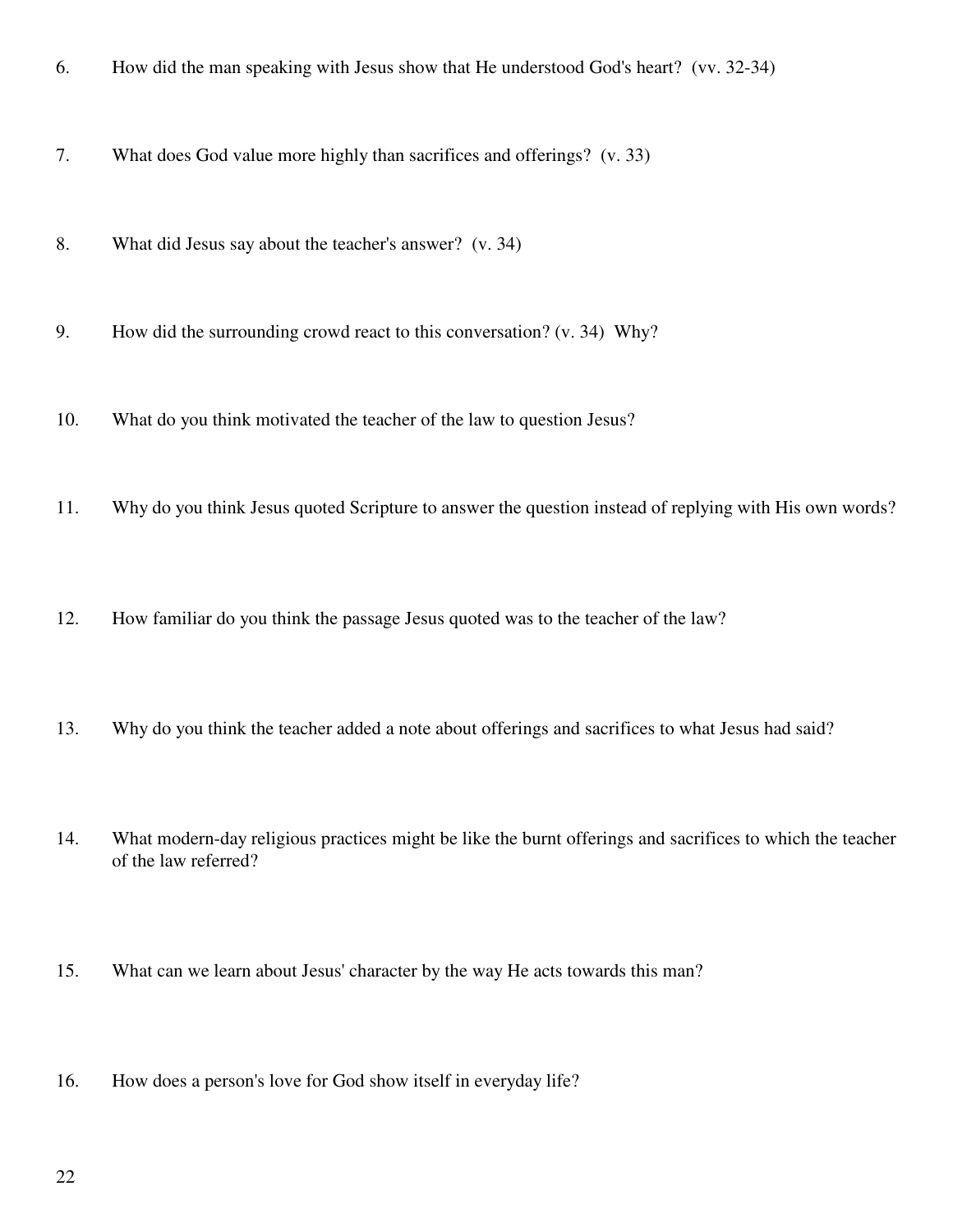# **LESSON 12: THE TENDERNESS OF JESUS**

*Luke 7:11-17*

- \*\* Read out loud
- \*\* Read as chorus

JESUS' POWER OVER DEATH AND HIS TENDERNESS

\*\* Let beginner read in native tongue

\*\* IF your lowest speaker can even slightly converse, do **not** have the passage read in the national language. Instead, starting with the top student, have each student translate a verse of the passage from modern English to modern national language until the passage is finished. You will **not** need to work on vocabulary after this step.

- \*\* Ask for new vocabulary
- \*\* Give any background, etc.
- Background: This event probably happened during the second year of Jesus' ministry. His popularity was nearing its peak as the crowds learned of His miraculous powers and the wisdom of His teaching. He spoke with great authority even to the elite of the religious hierarchy of the day. Jesus was constantly being pressed and crowded by masses of people at Capernaum so He set out for the village of Nain. A crowd of people followed Him there along with His newly appointed twelve disciples. The widow they encountered at the city gates was accompanied by a large crowd of "professional" and "nonprofessional" mourners from the city as was the custom of that day. The phrase "heart overflowed with compassion" indicates "sympathy from the inner parts of the body". Those in the funeral procession recognized Jesus because the procession stopped when He touched the coffin. Compassion for the widowed and fatherless appears as a consistent theme through the Old and New Testaments.

- 1. Who was with Jesus on His travel to Nain? How many people do you think were in "a great crowd"?
- 2. Who did Jesus meet at the village gates of Nain? What description is given of the dead person and the mother?
- 3. What happened when Jesus saw the crying widow? (v. 13)
- 4. What happened when Jesus touched the coffin?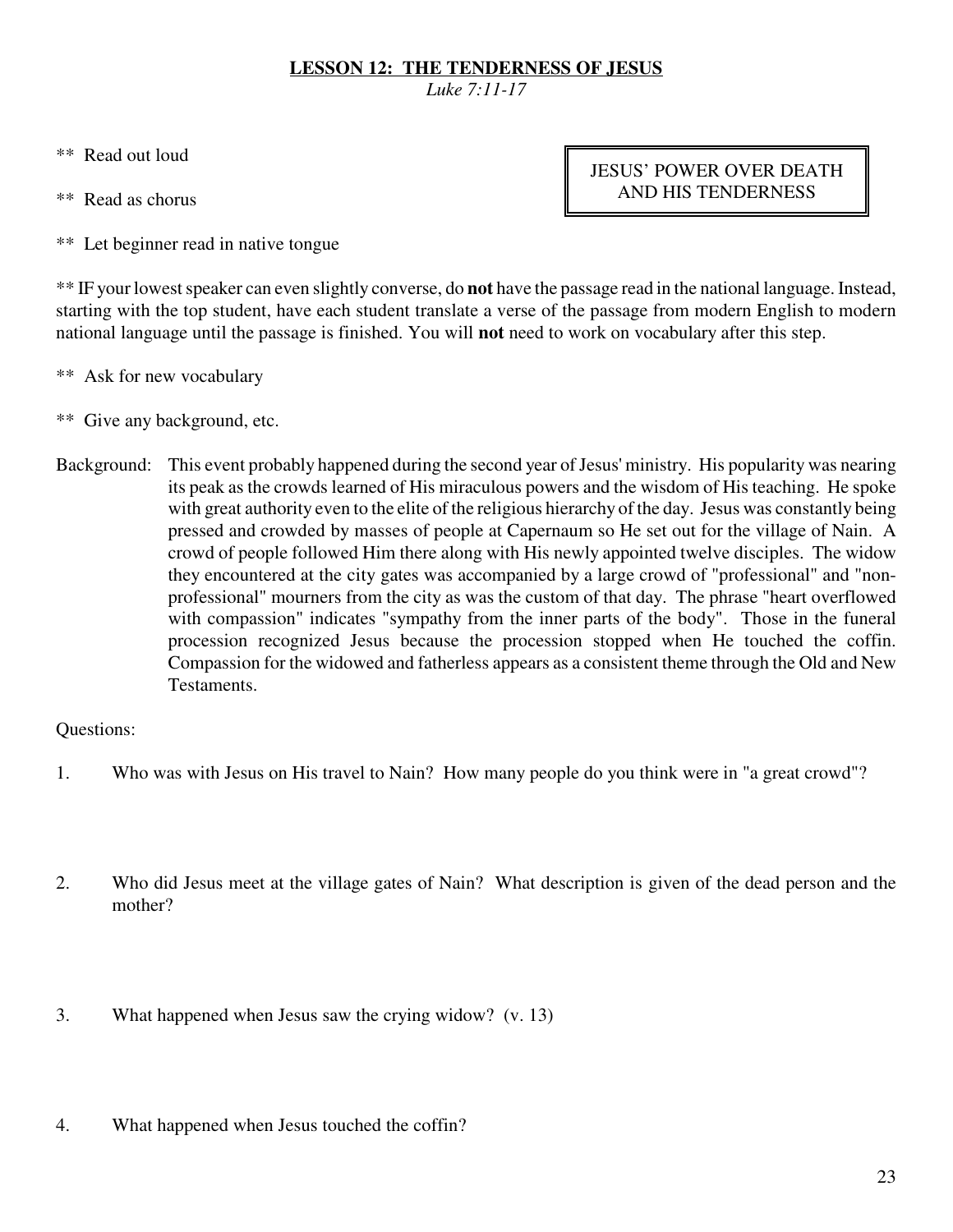5. What would life probably have been like for the woman with no son or husband to care for her?

6. Why did Jesus heal the man? Did anyone ask Him to raise the young man back to life?

7. What happened when Jesus spoke to the young man?

8. Describe how each of the two large crowds may have reacted when the boy sat up.

9. How far did the news spread about this happening?

10. If you had been in the crowd that day, what would you have remembered about what you had seen? What would you have remembered about this Jesus? (Make a list.) What kind of man was He?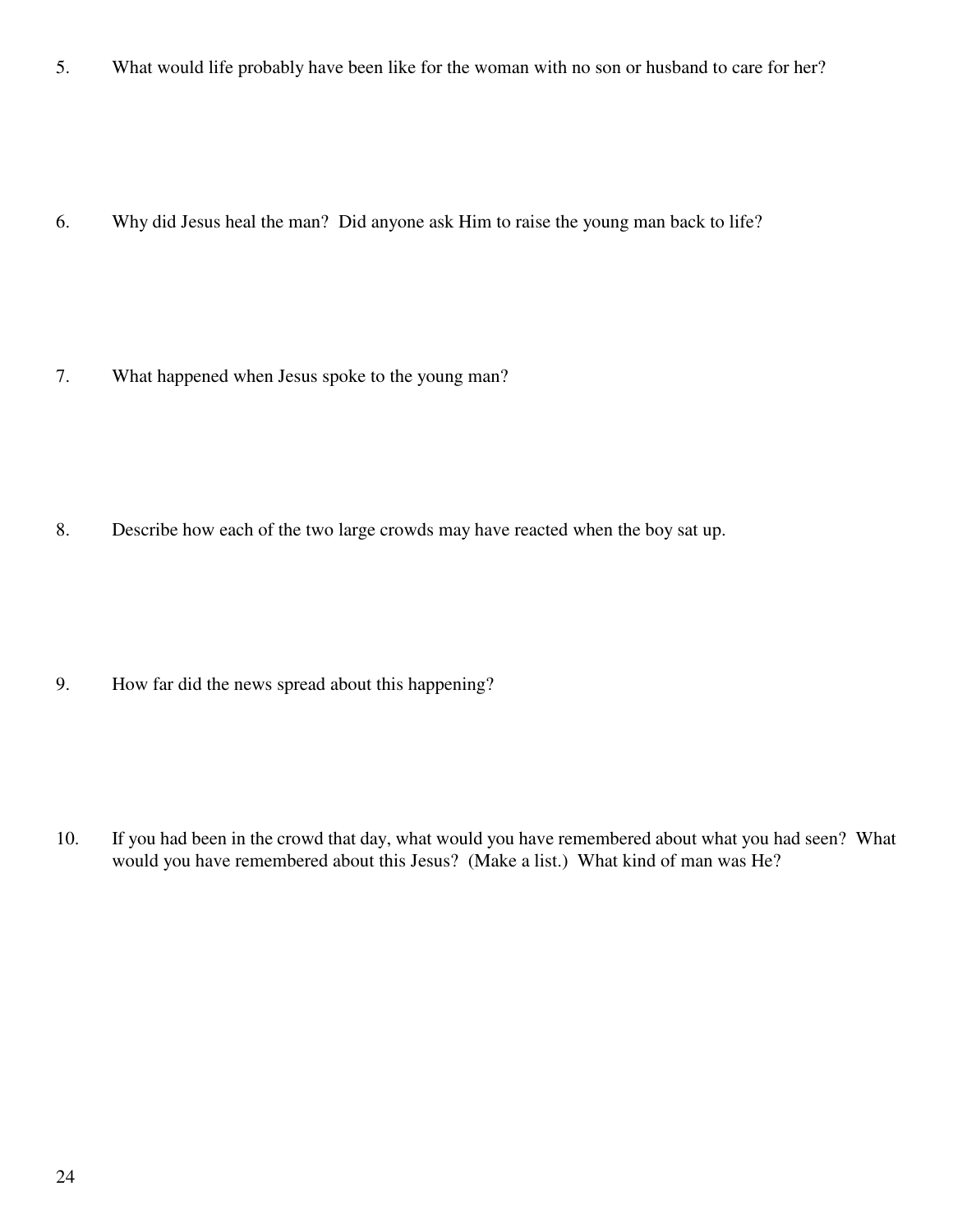# **LESSON 13: JESUS THE BREAD OF LIFE**

*John 6:25-40*

- \*\* Read out loud
- \*\* Read as a chorus
- \*\* Let beginner read in native tongue

MAN WANTS ONLY TO DEAL WITH THE EXTERNAL; WHILE JESUS WANTS TO CHANGE US FROM WITHIN

\*\* IF your lowest speaker can even slightly converse, do **not** have the passage read in the national language. Instead, starting with the top student, have each student translate a verse of the passage from modern English to modern national language until the passage is finished. You will **not** need to work on vocabulary after this step.

- \*\* Ask for new vocabulary
- \*\* Give any background information, etc.
- Background: This event follows closely after the miraculous feeding of the 5,000 men and their families (John 6:1-15) and the incident of Jesus walking across the water to meet His disciples (John 6:16-24). The crowd described in this passage contained some of the same individuals who had been among the 5,000 fed by Jesus' miracle. They had followed the disciples by boat across the lake. They saw the disciples leave, but they thought that Jesus had stayed on the other side of the lake. The crowd was having a hard time understanding how Jesus had gotten across the lake. Jesus kept the incident of His walking across the water as a private lesson and a demonstration for His closest disciples. It is interesting that Jesus refers to Himself as "bread," a food that we must eat on a daily basis, not weekly or yearly. An obvious application is that our faith in Him must be an integral part of our daily lives, and not merely some ritual or ceremony that we are involved in only on Sundays or holy days.

Note: "Son of Man" is an Old Testament title given to the Messiah, see Daniel 7:13. It is frequently used in the New Testament to describe Jesus.

Note: Bethlehem, the town where Jesus was born, is known as the City of David. But the literal translation of the Hebrew name - Beth Le Hem - means "house of bread."

- 1. What question did the people have for Jesus? (v. 25) How did He answer them? (v. 26)
- 2. Instead of satisfying their hunger for bread and for miracles, Jesus offered the people something else. What did He offer them? (v. 27) What is the difference between perishable and eternal?
- 3. Why do you think the people asked the question in verse 28? What did they assume was necessary to get eternal life? What surprising answer did Jesus give them? (v. 29)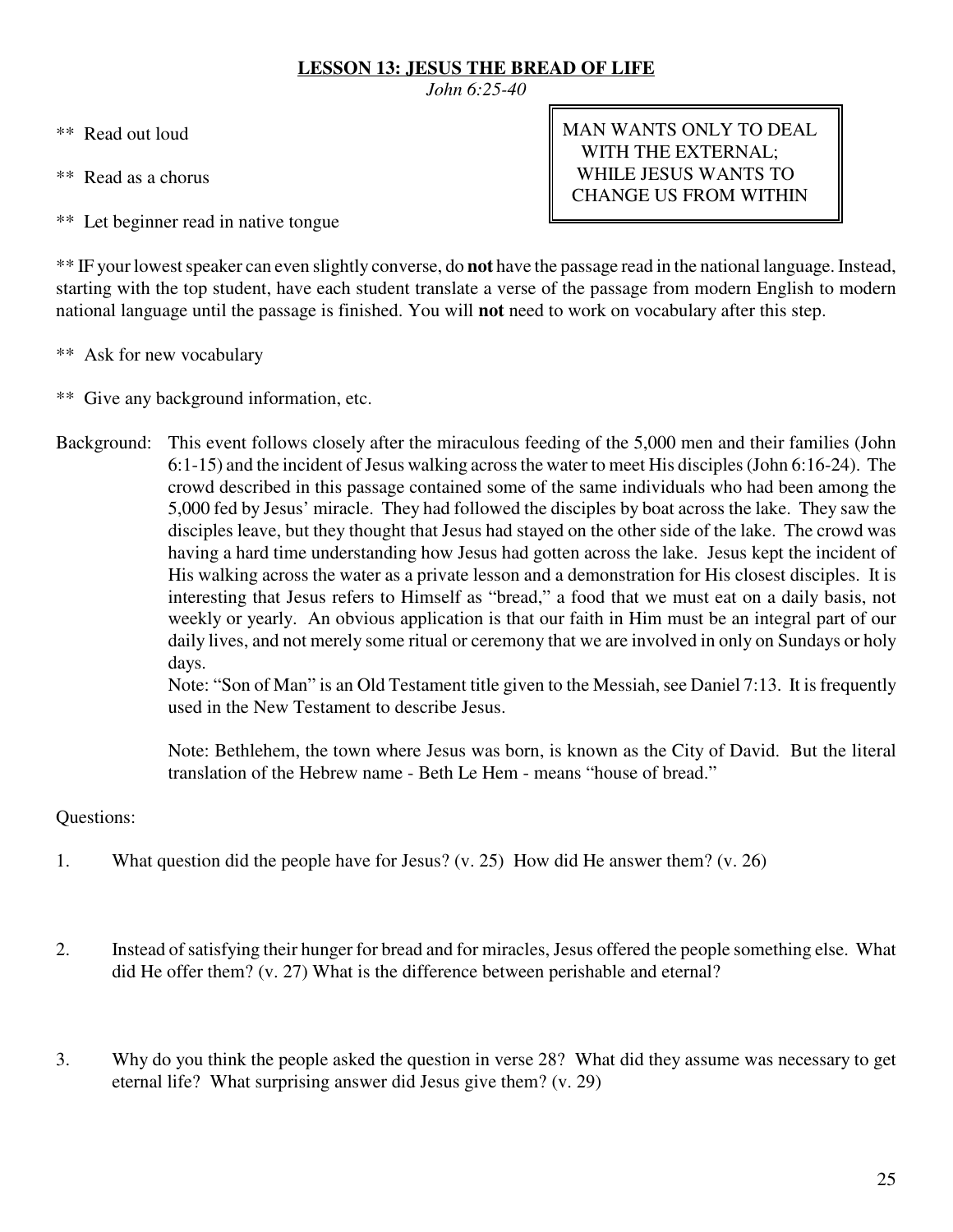- 4. What did the crowd ask Jesus to do for them? (vv. 30-31) What kind of bread were they looking for? What kind of bread was Jesus offering them? (vv. 32-33)
- 5. What description did Jesus use to describe Himself? (vv. 33-35) How would the crowd have understood His meaning when He made that statement?

6. List what physical hunger and spiritual hunger look like in people?

7. What bold claim did Jesus make in verse 35? What are some specific qualities that would need to be true about Him to make this possible?

8. Jesus made two statements of His purpose in life in this account. (vv. 27, 40) What were they?

9. There are many other places in the Bible that describe what it is like to have this personal relationship with Jesus. Read John 8:32, John 10:10, Romans 5:1 and Matthew 11:28-30. According to these verses, how can a relationship with Christ fill a person's hungers?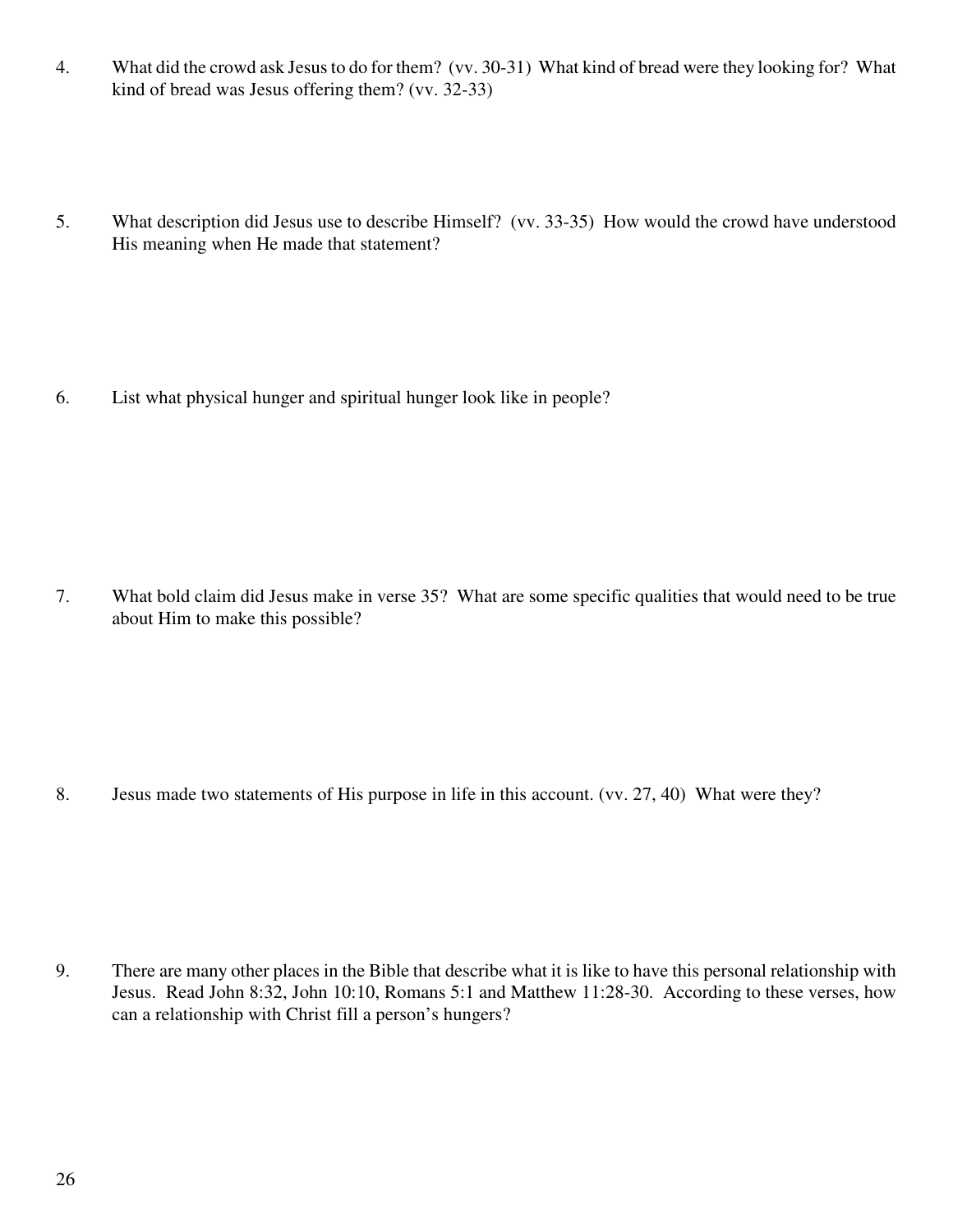# **STUDY 14: SAUL MEETS JESUS**

*Acts 9:1-19*

- \*\* Read out loud
- \*\* Read as a chorus
- \*\* Let beginner read in native tongue

\*\* IF your lowest speaker can even slightly converse, do **not** have the passage read in the national language. Instead, starting with the top student, have each student translate a verse of the passage from modern English to modern national language until the passage is finished. You will **not** need to work on vocabulary after this step.

- \*\* Ask for new vocabulary
- \*\* Give any background information, etc.
- Background: Chapters 1-8 in the book of Acts describe the spread of the gospel from Jerusalem to "all Judea and Samaria." Saul of Tarsus was a well educated and devout Pharisee who believed that the spread of Christianity was a threat to Judaism and his God. He persecuted Christians with gusto and without mercy. Saul was not only present when Stephen was martyred, but he gave his approval and assisted those who stoned Stephen. (Acts 7:54-60) The conversion of Saul described in Chapter 9 took place while Saul was on his way to Damascus with special permission from the high priest of Jerusalem to arrest believers and return them to Jerusalem to face persecution and death. Ironically, the great persecutor was about to become the great apostle of Christ in order to take the Gospel to the Gentiles (Non- Jews including Greeks and Romans). Saul's background qualified him for this:
	- 1. He was well acquainted with the Greek culture and its philosophies. (Acts 17:22-31)
		- 2. He was a Roman citizen. (Acts 16:37, 22:27)
		- 3. He was trained and skilled in Jewish theology. (Galatians 1:14)
		- 4. He was skilled in a secular trade and able to support himself. (Acts 18:3)

God took whom the world would view as the most unlikely person, and after he encountered Christ his life was radically changed and God used him for His purposes.

# Questions:

- 1. Why did Saul plan to go to Damascus- why did he desire to go there? (vv. 1,2)
- 2. What did he need from the High Priest in Jerusalem? (v. 2) Why were these necessary?
- 3. List the five things that happened to Saul on the road to Damascus. (vv. 3-6)
- 4. What questions were asked in these verses? (vv. 3-6)
- 5. Why were Saul's companions not able to speak? (v. 7)

# THE REALITY OF JESUS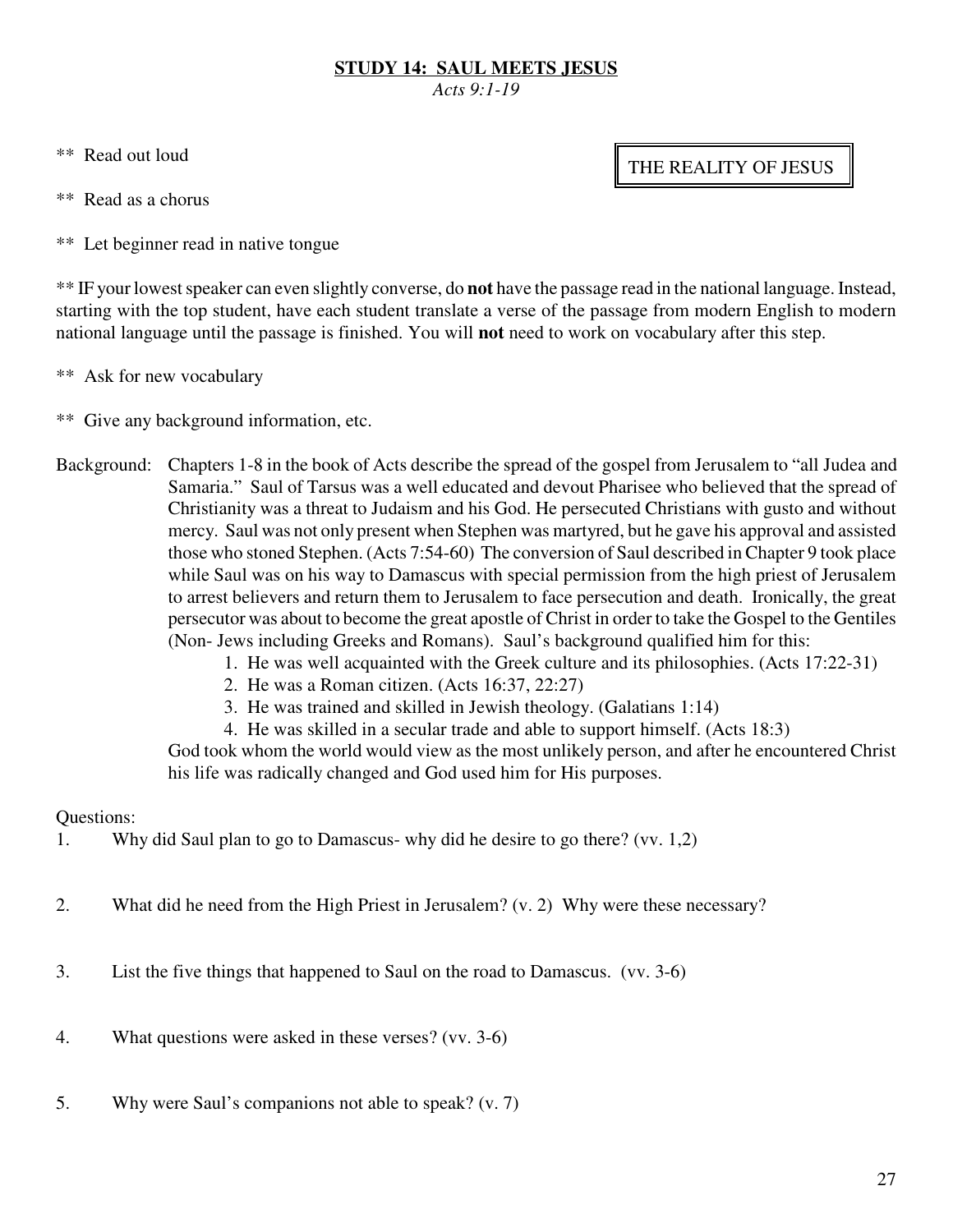| 7.<br>What do you think was going on in Saul's mind as he waited in Damascus?<br>8.<br>What two things do we know about Ananias from these verses? $(v. 10)$<br>9.<br>What evidence is there of a great change in Saul's life? $(v. 11)$<br>Describe the conversation between Jesus and Ananias? (vv. 11-14)<br>10.<br>What four purposes did the Lord have for Saul's life? (vv. 15, 16)<br>11.<br>How did verse 16 bring comfort to Ananias?<br>12.<br>13.<br>What happened to Saul when Ananias laid his hands on him? (vv. 17, 18)<br>What was the first thing that Saul did after regaining his sight? (vv. 18) Why was this important to the<br>14.<br>believers in Damascus?<br>Saul was a shocked, blind man for three days in Damascus. What five events did God use to strengthen Saul<br>15.<br>and help him recover? (vv. 17-19)<br>What thoughts were going through Saul's mind in his three days of shock and darkness?<br>16.<br>17.<br>Did Saul's sincerity about Judaism make him right with God? What truth was missing in his sincere belief?<br>18.<br>Prior to this event, do you think Saul thought he was persecuting Jesus? What major change was there in<br>Saul's belief after this event on the road to Damascus?<br>Did Saul begin his new relationship with God on his terms or on God's terms? What were God's terms for<br>19.<br>this relationship? | 6. | Why did Saul need to be led into Damascus by his friends? (vv. $8, 9$ ) |
|--------------------------------------------------------------------------------------------------------------------------------------------------------------------------------------------------------------------------------------------------------------------------------------------------------------------------------------------------------------------------------------------------------------------------------------------------------------------------------------------------------------------------------------------------------------------------------------------------------------------------------------------------------------------------------------------------------------------------------------------------------------------------------------------------------------------------------------------------------------------------------------------------------------------------------------------------------------------------------------------------------------------------------------------------------------------------------------------------------------------------------------------------------------------------------------------------------------------------------------------------------------------------------------------------------------------------------------------------------------------------------------|----|-------------------------------------------------------------------------|
|                                                                                                                                                                                                                                                                                                                                                                                                                                                                                                                                                                                                                                                                                                                                                                                                                                                                                                                                                                                                                                                                                                                                                                                                                                                                                                                                                                                      |    |                                                                         |
|                                                                                                                                                                                                                                                                                                                                                                                                                                                                                                                                                                                                                                                                                                                                                                                                                                                                                                                                                                                                                                                                                                                                                                                                                                                                                                                                                                                      |    |                                                                         |
|                                                                                                                                                                                                                                                                                                                                                                                                                                                                                                                                                                                                                                                                                                                                                                                                                                                                                                                                                                                                                                                                                                                                                                                                                                                                                                                                                                                      |    |                                                                         |
|                                                                                                                                                                                                                                                                                                                                                                                                                                                                                                                                                                                                                                                                                                                                                                                                                                                                                                                                                                                                                                                                                                                                                                                                                                                                                                                                                                                      |    |                                                                         |
|                                                                                                                                                                                                                                                                                                                                                                                                                                                                                                                                                                                                                                                                                                                                                                                                                                                                                                                                                                                                                                                                                                                                                                                                                                                                                                                                                                                      |    |                                                                         |
|                                                                                                                                                                                                                                                                                                                                                                                                                                                                                                                                                                                                                                                                                                                                                                                                                                                                                                                                                                                                                                                                                                                                                                                                                                                                                                                                                                                      |    |                                                                         |
|                                                                                                                                                                                                                                                                                                                                                                                                                                                                                                                                                                                                                                                                                                                                                                                                                                                                                                                                                                                                                                                                                                                                                                                                                                                                                                                                                                                      |    |                                                                         |
|                                                                                                                                                                                                                                                                                                                                                                                                                                                                                                                                                                                                                                                                                                                                                                                                                                                                                                                                                                                                                                                                                                                                                                                                                                                                                                                                                                                      |    |                                                                         |
|                                                                                                                                                                                                                                                                                                                                                                                                                                                                                                                                                                                                                                                                                                                                                                                                                                                                                                                                                                                                                                                                                                                                                                                                                                                                                                                                                                                      |    |                                                                         |
|                                                                                                                                                                                                                                                                                                                                                                                                                                                                                                                                                                                                                                                                                                                                                                                                                                                                                                                                                                                                                                                                                                                                                                                                                                                                                                                                                                                      |    |                                                                         |
|                                                                                                                                                                                                                                                                                                                                                                                                                                                                                                                                                                                                                                                                                                                                                                                                                                                                                                                                                                                                                                                                                                                                                                                                                                                                                                                                                                                      |    |                                                                         |
|                                                                                                                                                                                                                                                                                                                                                                                                                                                                                                                                                                                                                                                                                                                                                                                                                                                                                                                                                                                                                                                                                                                                                                                                                                                                                                                                                                                      |    |                                                                         |
|                                                                                                                                                                                                                                                                                                                                                                                                                                                                                                                                                                                                                                                                                                                                                                                                                                                                                                                                                                                                                                                                                                                                                                                                                                                                                                                                                                                      |    |                                                                         |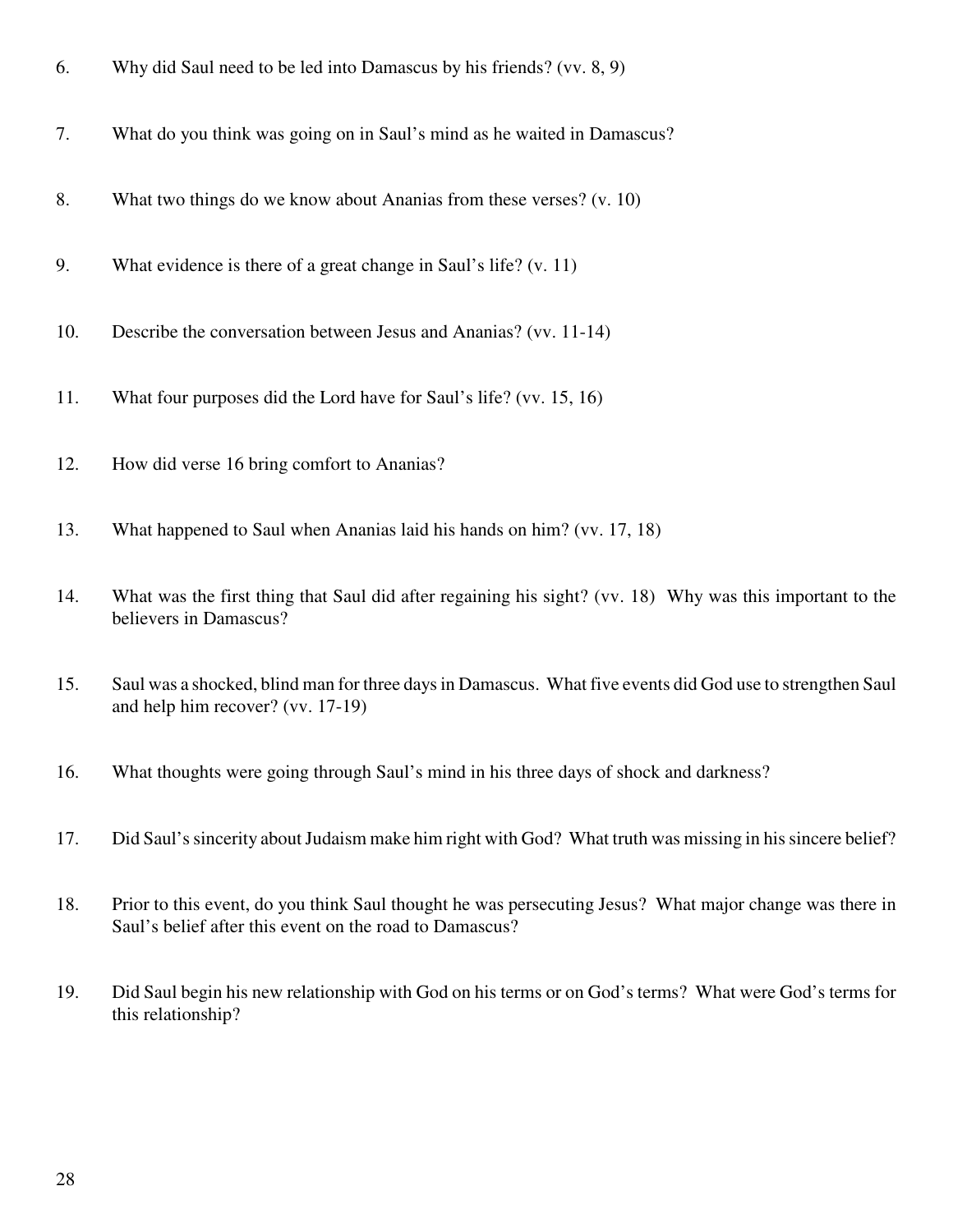## **STUDY 15: JESUS PROVES HE IS ALIVE**

*John 21:1-14*

- \*\* Read out loud
- \*\* Read as a chorus
- \*\* Let beginner read in native tongue

\*\* IF your lowest speaker can even slightly converse, do **not** have the passage read in the national language. Instead, starting with the top student, have each student translate a verse of the passage from modern English to modern national language until the passage is finished. You will **not** need to work on vocabulary after this step.

- \*\* Ask for new vocabulary
- \*\* Give any background information, etc.
- Background: Peter, as predicted by Jesus (John 13:38) had denied Christ three times during His trial before Caiaphas. This appearance by Jesus after His death leads into the dialogue between Jesus and Peter regarding Peter's love for Christ and the Lord's challenge to Peter to live out that love by feeding and caring for the flock.

Peter, James and John were fishermen by trade. See how the Lord used a fishing setting to call them into ministry (Luke 5:11) and now in this passage. Both times He gave them successful instruction as to where to fish and this spoke to their fishermen hearts. He speaks to us in the way that we best understand. This appearance and similar instruction in John 21 must have stirred that memory within them.

In Matthew 28:7, an angel instructed Mary Magdalene and the other Mary to tell the disciples that Jesus had risen and gone to Galilee where they would see Him. The fact that Christ appeared to the seven in Galilee confirmed this message. He also ate a meal with them which provided a strong testimony for Peter as he helped spread the Gospel in the years to come (see Acts 10:41). This may be really good news for us as we look forward to heaven. We will eat!

Questions:

- 1. Where were the disciples in this account? (v. 1)
- 2. How long did they try to catch fish? (v. 3)
- 3. Why didn't the disciples recognize Jesus when He spoke to them? (v. 4)

THE RISEN LORD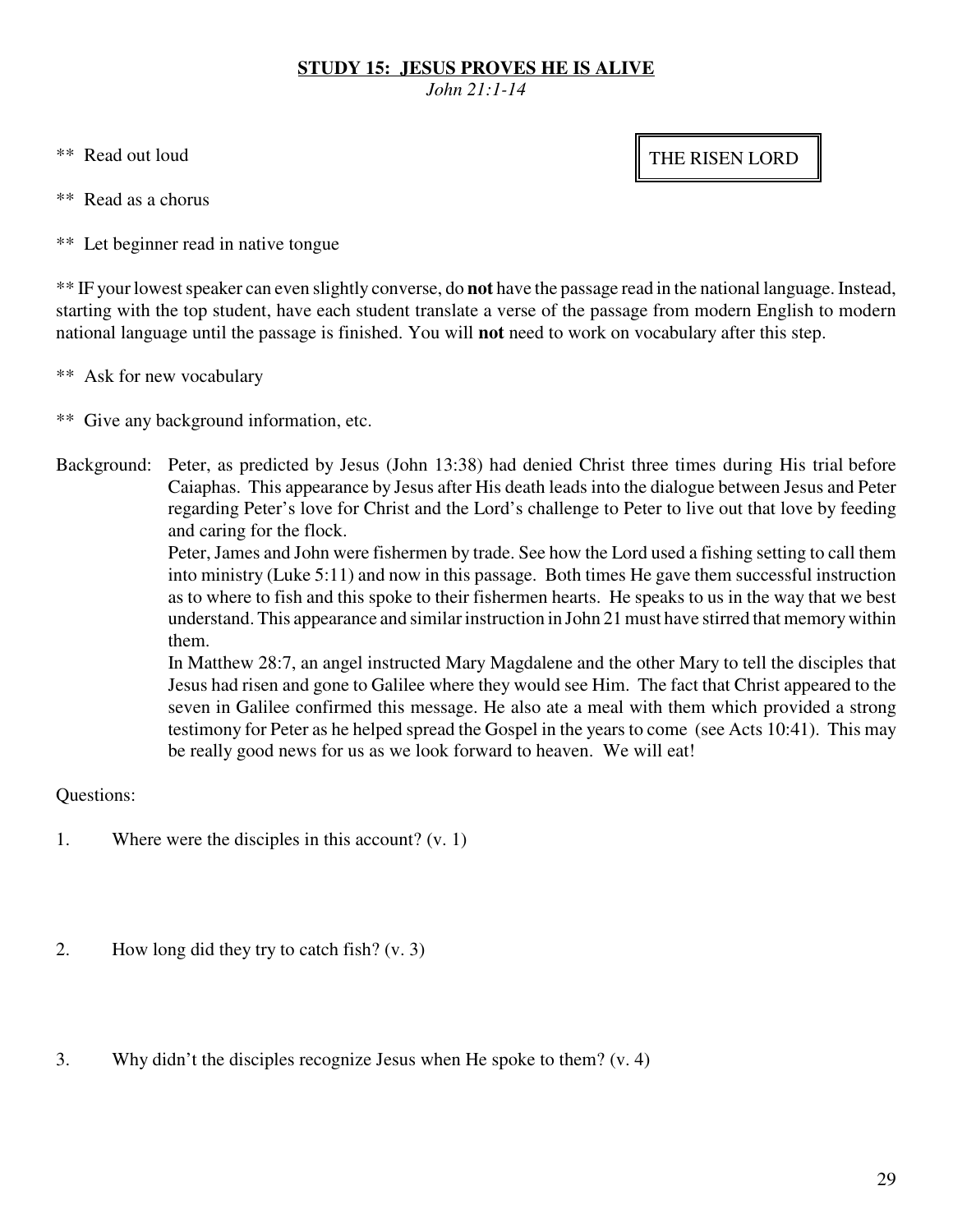- 4. What went through the disciples' minds when Jesus gave them such a confident suggestion? (vv. 5, 6)
- 5. How did John know this was Jesus speaking to them? (v. 7, Luke 5:4-10)
- 6. What happened next? (vv. 7, 8)
- 7. What might have surprised the disciples when they came to the shore? (v. 9)
- 8. Why did Peter go and bring the net full of fish up on the shore? (v. 10)
- 9. What do you think was the significance of the number of fish and the condition of the net? (v. 10)
- 10. Why didn't anyone ask this man if He was truly Jesus? (v. 12)
- 11. The disciples were still recovering from the death of Jesus and that shock in their lives. Why would eating a meal with their risen Lord make a strong impression on their hearts?
- 12. Why was it so important to the disciples that Jesus was alive after His death? Why is this important to all who believe? (Matthew 17:9, John 14:6, Romans 5:8-11, John 17:3, Romans 4:25-5:1, Hebrews 7:25)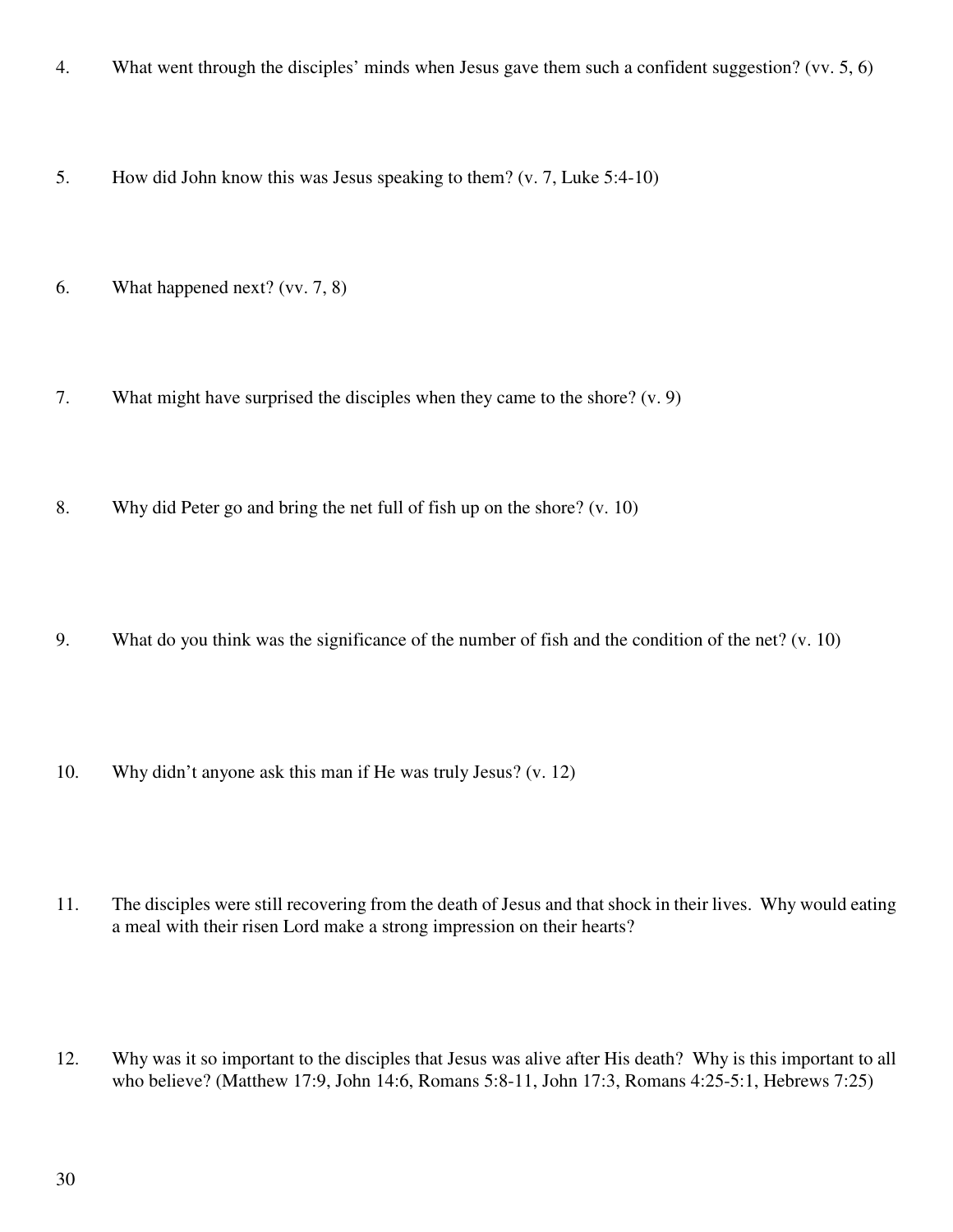## **STUDY 16: GOD SHAKES A PRISON**

*Acts 16:16-34*

- \*\* Read out loud
- \*\* Read as a chorus
- \*\* Let beginner read in native tongue

\*\* IF your lowest speaker can even slightly converse, do **not** have the passage read in the national language. Instead, starting with the top student, have each student translate a verse of the passage from modern English to modern national language until the passage is finished. You will **not** need to work on vocabulary after this step.

- \*\* Ask for new vocabulary
- \*\* Give any background information, etc.
- Background: Fortune telling was a common practice in Greek and Roman culture. This young slave girl was controlled by an evil spirit (notice Paul rebuked the evil spirit, not the girl, verse18) and was being exploited for profit by her master. Philippi was a Roman colony located on an important road running all the way from modern day Istanbul to Rome. This event happened during Paul's first missionary trip into Europe. Under Roman law Paul and Silas' rights had been violated when they were beaten and imprisoned without a trial. There may have well been some anti-Semitism involved since shortly before this incident Emperor Claudius had expelled the Jews from Rome (Acts18:2). Philippi, being a Roman colony, would have taken a similar position. This may also explain why Timothy and Luke (being Gentiles) were not taken before the authorities. Under Roman law, people in Roman colonies were permitted to follow their own religions but proselytizing Roman citizens was forbidden. Clearly Paul and Silas' imprisonment was more over a loss of income than keeping Roman law.

## Questions:

- 1. What was the occupation of the slave girl? (v. 16) Why was she making so much money for her owners?
- 2. What was she doing to cause problems for Paul and Silas? Did Paul get "fed up" on the first day this happened? (v. 18)
- 3. What did Paul do and say to get into so much trouble with her owners? Why did Paul's words affect their income from the girl? (v. 18)
- 4. Did Paul have the authority to cause this to happen?

# LIVING FAITH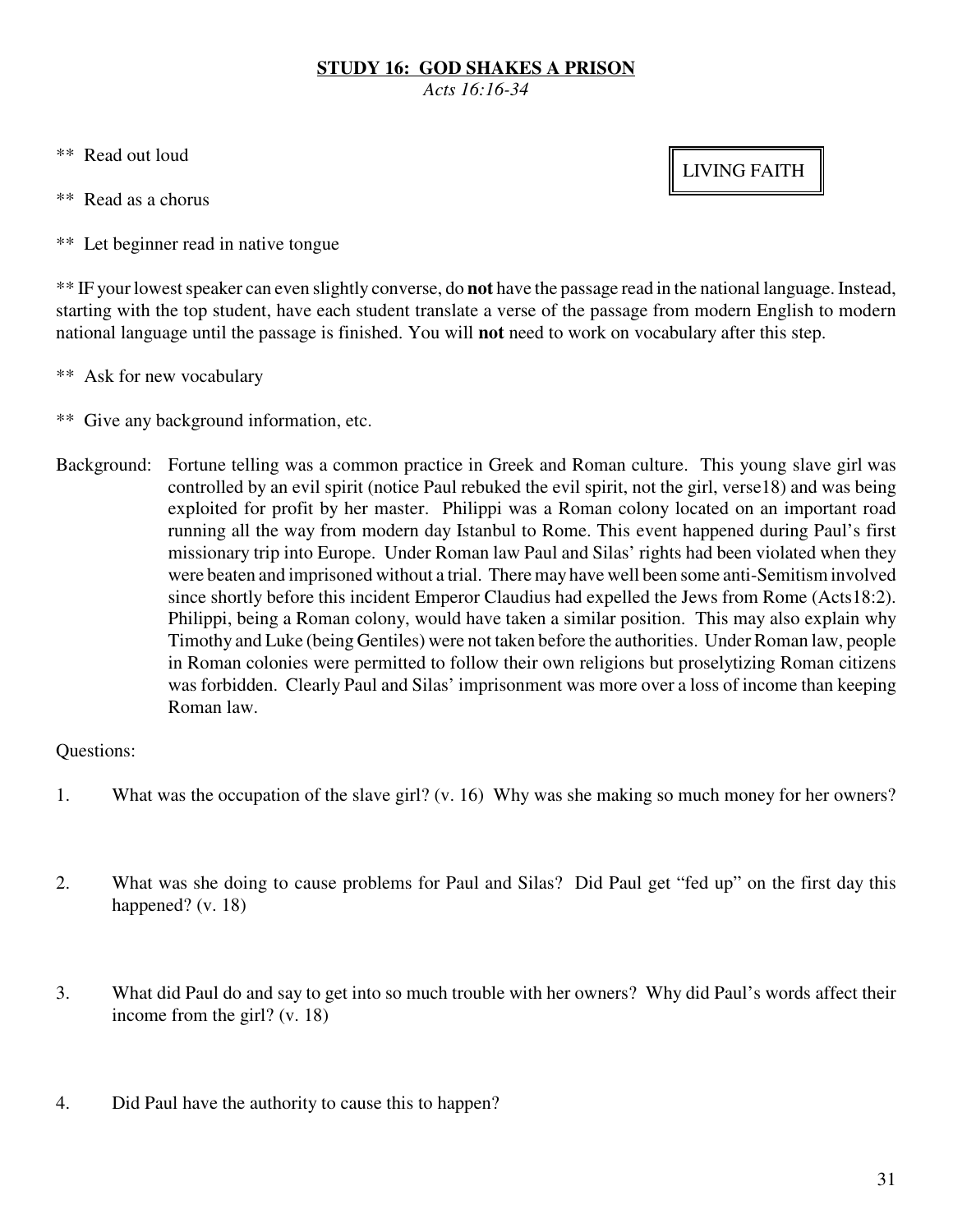- 5. What was the owner's accusation against Paul and Silas? (v. 21)
- 6. Why did a mob form against Paul and Silas? (vv. 20-22)
- 7. How were Paul and Silas punished for their offense? (vv. 22-24)
- 8. Why were Paul and Silas still awake at midnight? What were they doing? (vv. 25)
- 9. Why were they able to sing hymns and pray in such a place and in their condition? Is this normal or natural? What would the normal reaction be? (vv. 25)
- 10. Why did the jailer think his prisoners had escaped? (vv. 26, 27)
- 11. Describe the jailer's emotions and actions when Paul stopped him from killing himself? Why did he ask this question? (vv. 17, 28-30)
- 12. What two ways did Paul answer the jailer's question? (vv. 31, 32)
- 13. How did the jailer and his family respond to Paul's answer? (vv. 33, 34)
- 14. Describe the change of the jailer's heart from verse 27 to verse 34.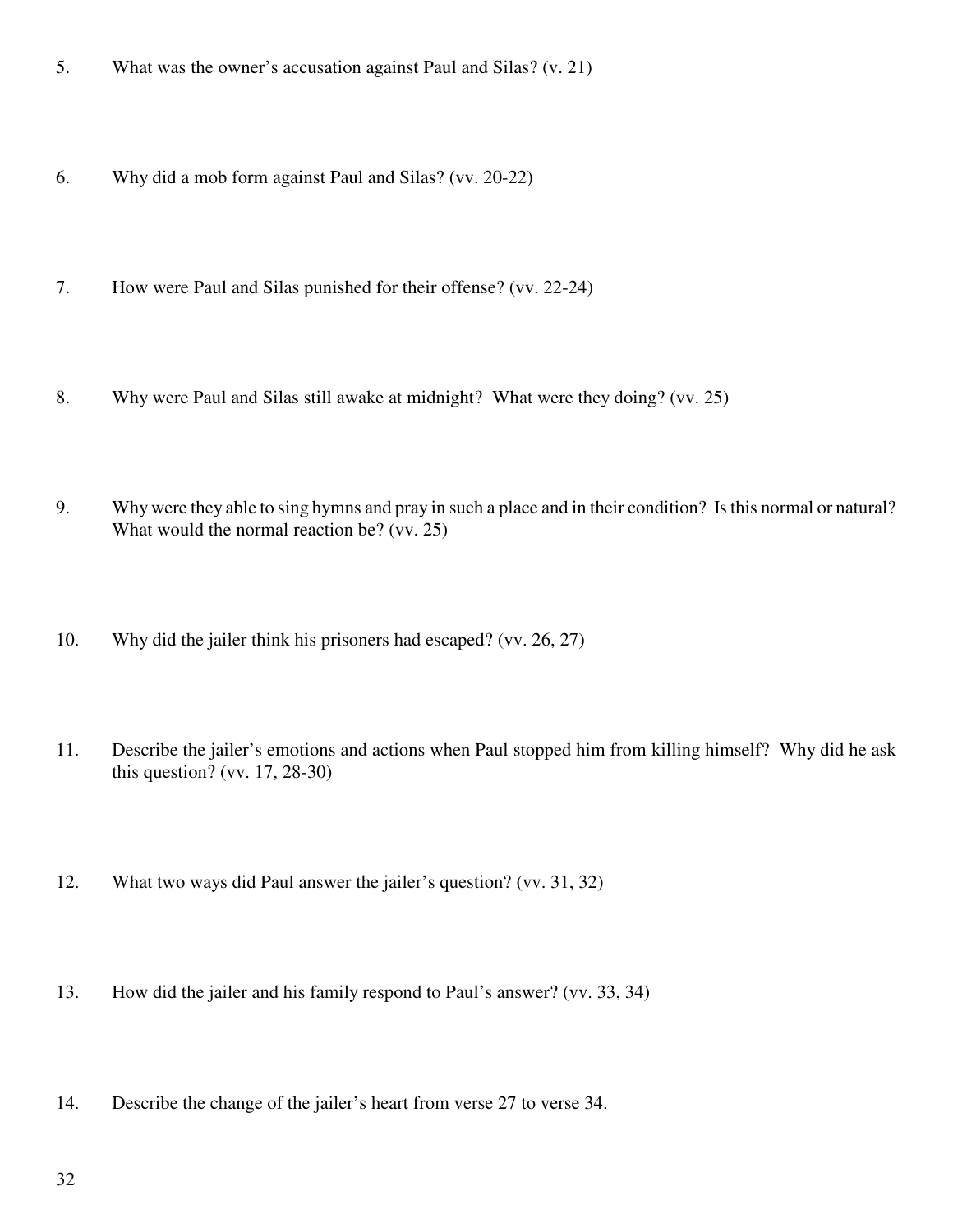## **STUDY 17: JESUS SHOWS HIS AUTHORITY**

*Luke 4:31-44*

- \*\* Read out loud
- \*\* Read as a chorus
- \*\* Let beginner read in native tongue

\*\* IF your lowest speaker can even slightly converse, do **not** have the passage read in the national language. Instead, starting with the top student, have each student translate a verse of the passage from modern English to modern national language until the passage is finished. You will **not** need to work on vocabulary after this step.

- \*\* Ask for new vocabulary
- \*\* Give any background information, etc.
- Background: The main emphasis in Jesus' ministry was on preaching and teaching about the Kingdom and the Good News, not healing. He proved His great compassion toward people in this passage, but this healing ministry was usually intended to authenticate His message. The miracles in this passage took place at the very beginning of His ministry, right after He was rejected in His home town of Nazareth. Luke wrote to people of Greek heritage and emphasized that the demon was evil since Greeks believed that there were both good and evil demons. Jesus did not want the demons to reveal His true identity at this early point in His ministry for a number of reasons:
	- 1. He wanted to show His authority over the demons.
	- 2. He wanted His followers to believe He was the Messiah because of His words and actions, not the demon's words.
	- 3. He wanted to show Himself as the suffering servant before He became the conquering King.
	- 4. His followers would not fully understand His ministry until He had risen from the dead.
	- 5. He didn't come to earth to be acknowledged by demons, but to be acknowledged by people.
	- 6. He didn't want people to force Him into an earthly Kingship when He came to be their Messiah for an eternal Kingdom.

# Questions:

1. What are some ways to know if a man has great authority?

2. What was Jesus doing in Capernaum? Why were the people amazed? (vv. 31, 32)

# GOD AND MAN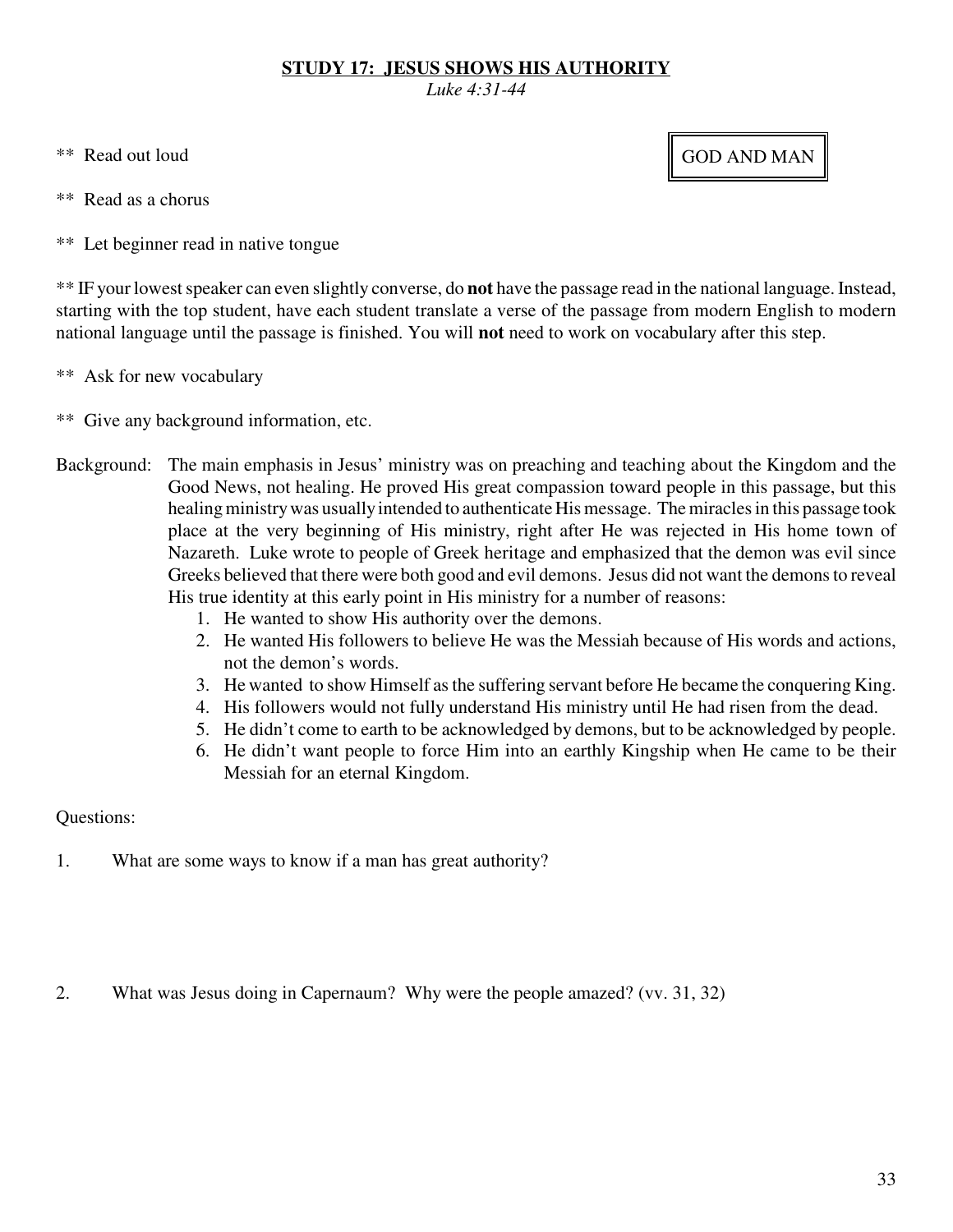- 3. What happened with the man who shouted at Jesus in the synagogue? Tell that story in your own words. (vv. 33-36)
- 4. Why were the people amazed when they witnessed this event? What was going through their minds? (vv. 36, 37)
- 5. What illness was affecting Simon's mother-in-law? How did Jesus heal her? (vv. 38, 39)

6. How quickly did she recover from the illness?

7. How tired would you have been after a day like Jesus had? What is Jesus' attitude towards the hurting and ill people? (vv. 40, 41) (Philippians 2:5-8)

8. Why do you think Jesus made the demons be silent? (v. 41)

9. What was the goal of Jesus' life during this time? How was meeting the people's physical needs different from that goal? Are our spiritual needs even greater than our physical needs? Why or why not? (vv. 42-44)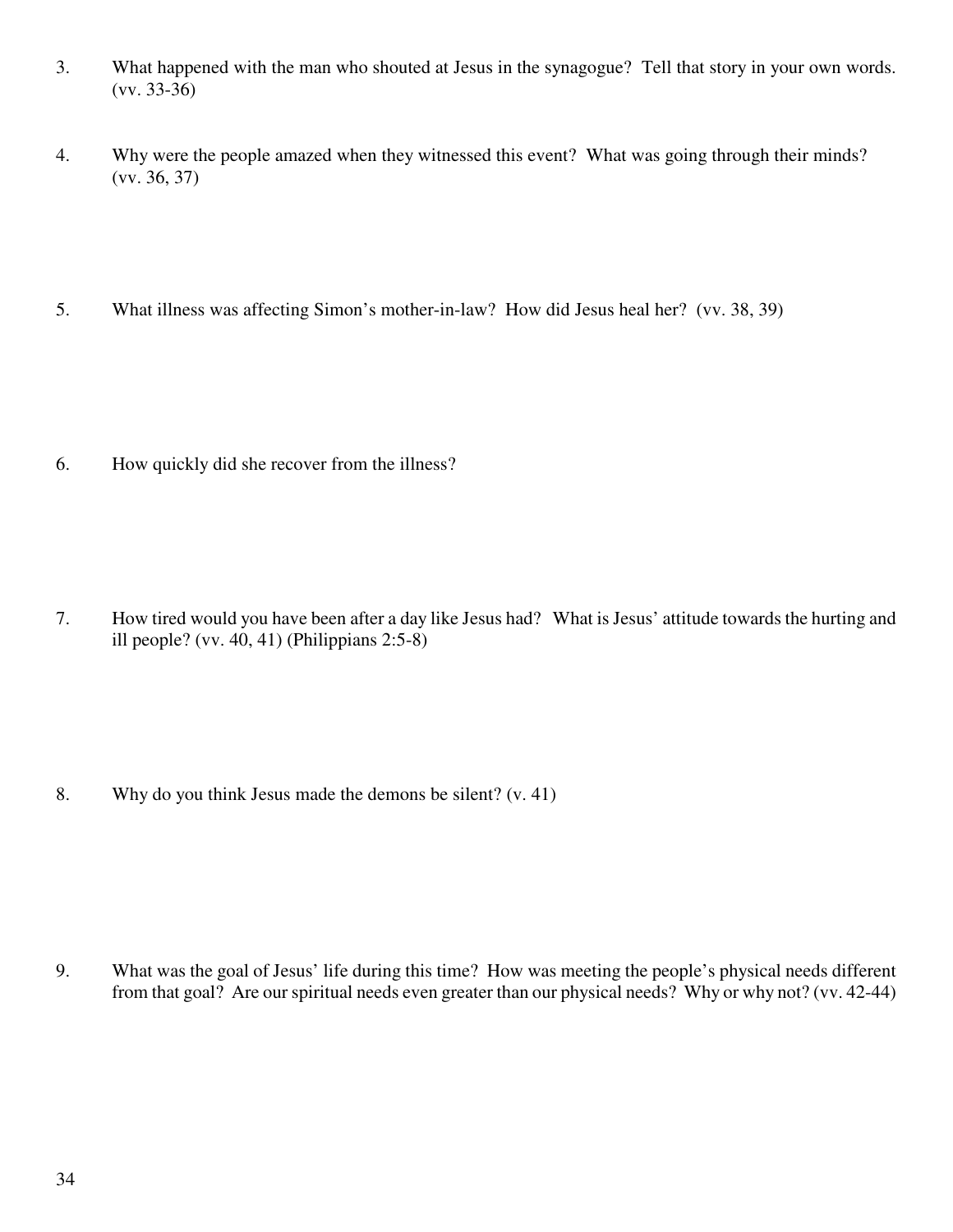## **STUDY 18: THE GOSPEL**

|    | <b>God's Purpose:</b>     | God wants to walk with you.                                                                         |
|----|---------------------------|-----------------------------------------------------------------------------------------------------|
| 1) | Psalm 139<br>Isaiah 43:25 | Read these passages and look for the purpose of our creation by God.                                |
| 2) | John 10:10                | What "fullness" of life did Jesus come to give?                                                     |
| 3) | Romans 5:1                | What else can we have because of what Jesus has done for us?                                        |
| 4) | John 3:16                 | What other kind of life did Jesus come to give?<br>(How did He define that life? <i>John 17:3</i> ) |

|    | <b>Our Problem:</b> | Separation from God - our decisions to not obey God separate us from Him. |
|----|---------------------|---------------------------------------------------------------------------|
| 5) | Isaiah 59:2, $64:6$ | What is our condition before a Holy God?                                  |

6) Romans 3:23 Can anyone say they have not sinned?

7) Romans 6:23 What is the result of our sin? What is this death?